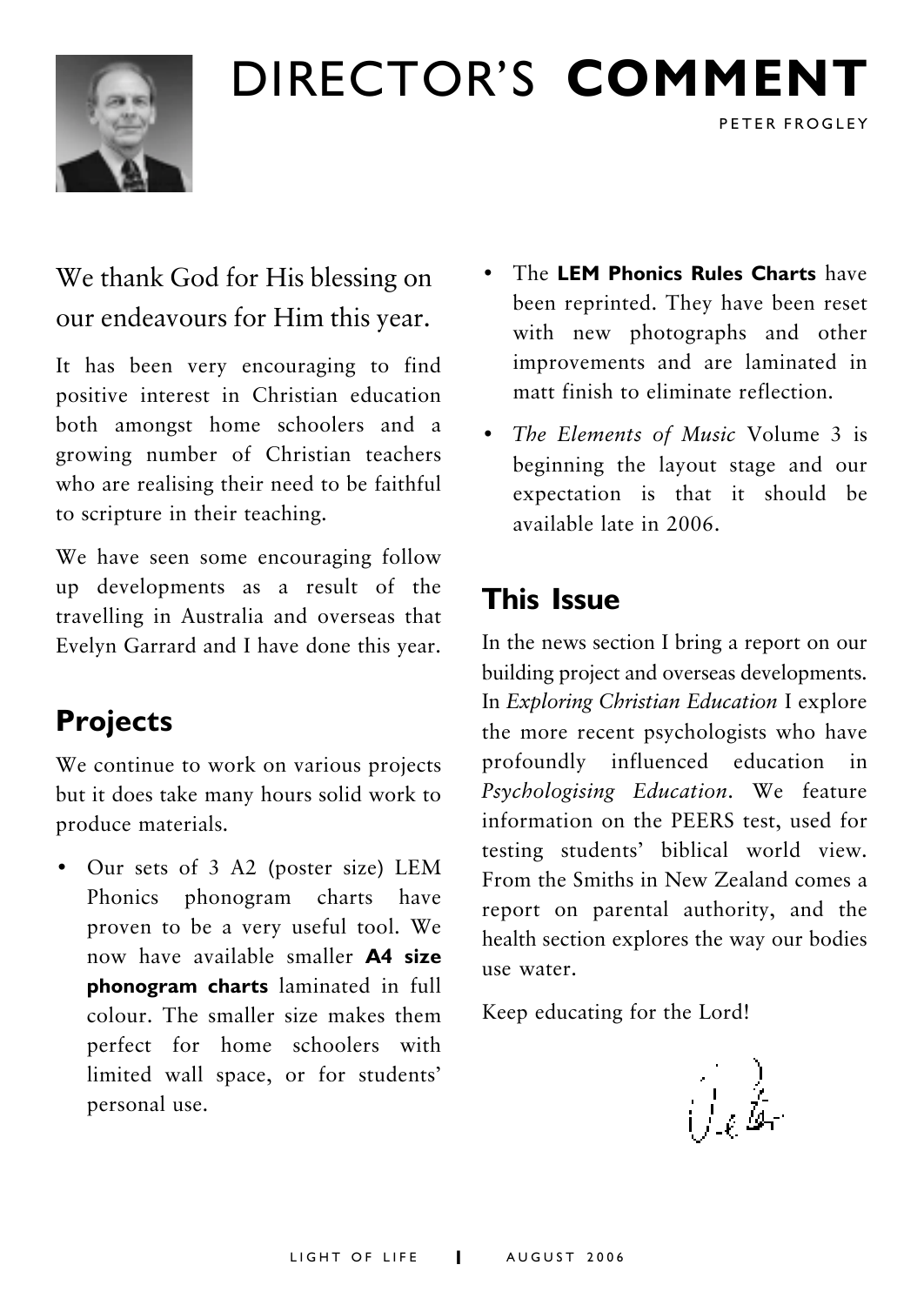

## NEWS **UPDATE**

### **CHESS 2006**

Interest has been high and sales very good at CHESS seminars this year, however attendances have been disappointing.

We do appreciate your support of these seminars  $-$  it is always helpful to hear from those with long experience in education from a Christian perspective. I always look forward to each trip and CHESS seminar as it is one of the highlights of the year to meet with fellow



## **LEM Building Project**

We are still welcoming further tax deductible gifts as this will help us achieve our debt-free goal sooner. Payments should be made to the Light Educational Ministries Building Fund. We thank those who have recently sent donations, particularly some faithful friends who donated  $$20,000 -$  your support is greatly appreciated. These gifts with other savings have enabled us to significantly reduce our mortgage, for which we praise the Lord.

### **Overseas**

#### UNITED KINGDOM

Tracy van den Broek in London has been keeping in touch and we are hopeful of some ongoing connection with Christian educators in the UK. We have a few people looking at the LEM Phonics programme which is easily adaptable to the UK scene. Christian education in the UK is quite small, but is growing in both schools and home education.

#### INDIA

In March I spent three days with Samuel and Paul Babu in Hyderabad planning and discussing the establishing of LEM Phonics in India. These two men are very enthusiastic and have done a lot of thinking and planning for marketing LEM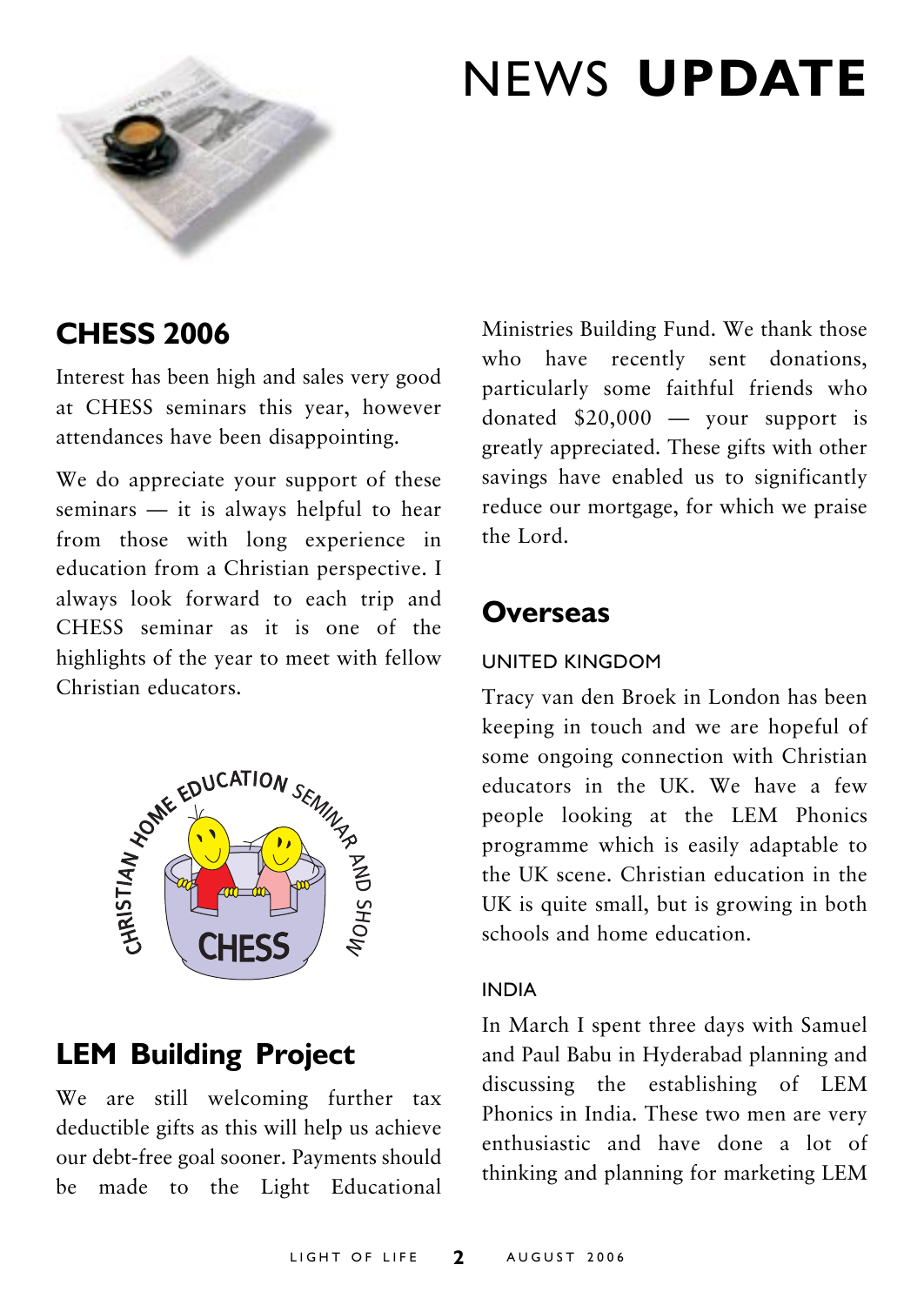Phonics which they plan to commence later this year. Samuel would like to see the sale of phonics materials largely fund the orphanage we have been involved with in Rajahmundry.

#### MALAYSIA

Evelyn Garrard spent a week in April conducting an LEM Phonics training course near Kuala Lumpur with an enthusiastic group of teachers. Time will tell how and when schools desire or are able to implement LEM Phonics in their schools.

The leader of the Chinese team, Anthony Wong, was able to set up the opportunity in Malaysia and he has been able to make some quite significant contacts in the nation.

In addition, Anthony continues to promote LEM Phonics in China and beyond. Despite a number of setbacks there are some very promising signs.

#### PAPUA NEW GUINEA

I am booked to visit PNG from  $10-22$ July to speak at Christian education conferences in Lae and Port Moresby. In Lae we will be working with Gabriel Waine and his Integrated Christian School movement which now has over 50 Christian schools relating together. Mesia Novau in Port Moresby has been working toward the establishment of several schools and teacher training. Altogether we anticipate speaking to several hundred Christian teachers.



Evelyn with Malaysian school students



Evelyn with LEM Phonics students and instructors in Malaysia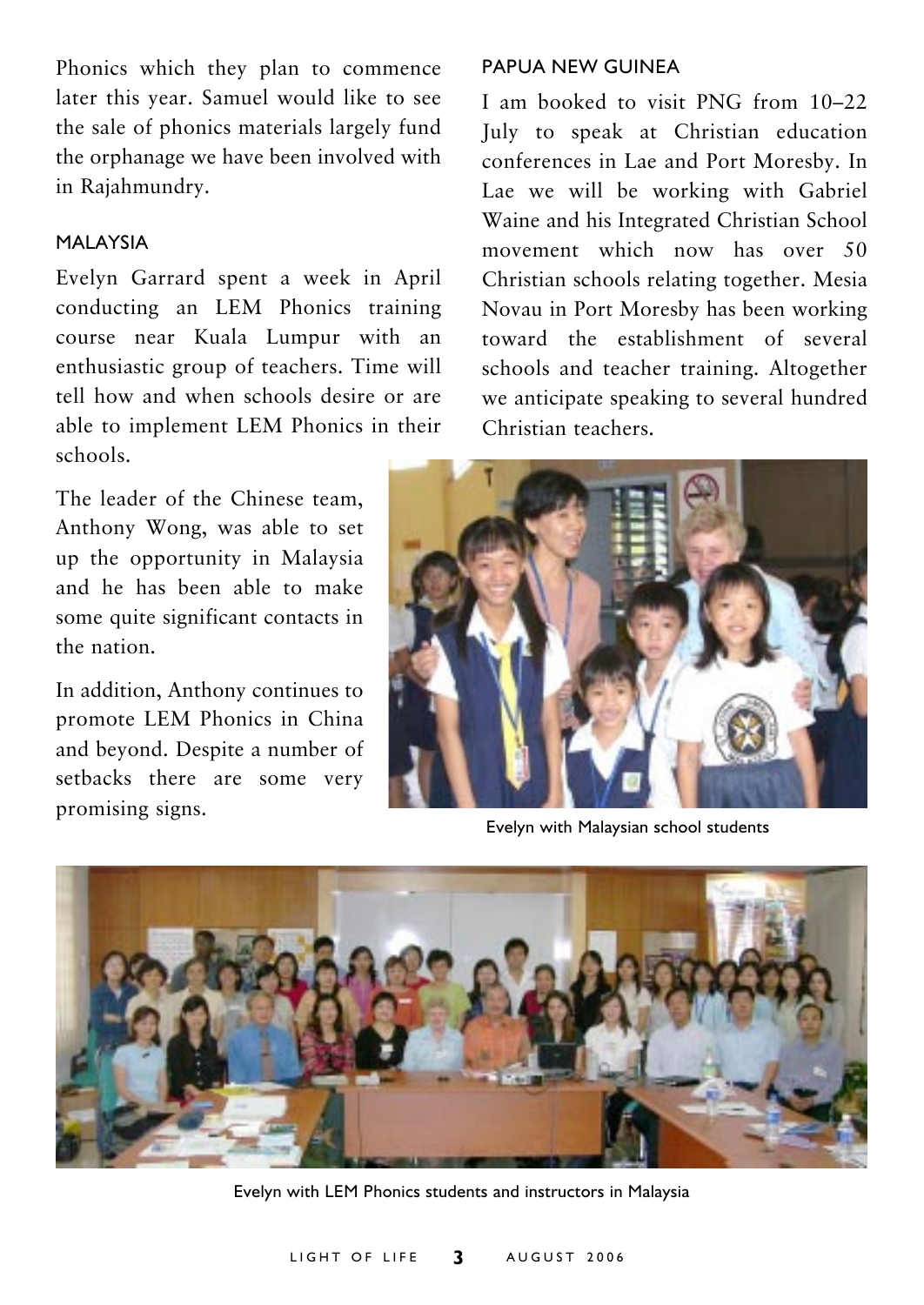### **www.lem.com.au**

### **ON THE FLY' CURRICULUM** INFORMATION NOW AVAILABLE

Whilst browsing our online order form you may have questions about one of our items. Does the teacherís manual have a complete copy of the student text? What subject areas does that maths book cover? Can I write in these tests or do I need to get a separate exercise book?

All these questions can now be answered *as you order* with our new curriculum information.

Many of you will be familiar with LEM's *Curriculum Book* which lists detailed descriptions for all our curriculum and library books.

Rather than downloading or looking up the *Curriculum Book*, you can now access the same data with a simple roll of the mouse.

Not just curriculum, either  $-$  you can also get information on our theological and health resources.

It's simple to use  $-$  as you browse or search, simply roll your mouse over the blue 'information i' next to the title. Try it soon!

Keep visiting our website for all our current promotions, up-to-date catalogues, resources and online ordering. If you have any questions, suggestions or comment about our website please email john@lem.com.au.

|          |                                 | <b>Realisant Incident (Marcoult Internet Inplanet</b>                     |                                                                                                                                      |                                       |  |                     |                                                                  |  |
|----------|---------------------------------|---------------------------------------------------------------------------|--------------------------------------------------------------------------------------------------------------------------------------|---------------------------------------|--|---------------------|------------------------------------------------------------------|--|
|          |                                 | (the Edit Vans Faranthus, Tools 1940-                                     |                                                                                                                                      |                                       |  |                     |                                                                  |  |
|          |                                 |                                                                           |                                                                                                                                      | ◎※ ◎ 日日 2 2340 greens great @ G - 2 H |  |                     |                                                                  |  |
|          |                                 | Address 47 Erymodel Admibilities (exclusive as PVHHz shows behavious Abs) |                                                                                                                                      |                                       |  |                     |                                                                  |  |
| Google + |                                 |                                                                           |                                                                                                                                      |                                       |  |                     | " C lead + @ TMTH Boggaday 7 Oak + % hims - (The                 |  |
|          |                                 | <b>Online Order</b>                                                       |                                                                                                                                      |                                       |  | <b>MY DETAILS</b>   | HOW TO                                                           |  |
|          |                                 | Select main category/supplier                                             |                                                                                                                                      |                                       |  |                     | Select secondary category                                        |  |
|          | <b>BROWSE:</b><br>Rod and Staff |                                                                           |                                                                                                                                      |                                       |  | Science             |                                                                  |  |
|          | PAGE                            | $1$ of $1$                                                                |                                                                                                                                      | <b>BRIDGE RAISE</b>                   |  | <b>LEVT BATE AL</b> |                                                                  |  |
|          | Circle<br>to Order              | Car Ni                                                                    |                                                                                                                                      | Rod and Staff Science Grade 5         |  |                     |                                                                  |  |
|          | ÷                               | 3142                                                                      | Gods Wonderful World - Student Text<br>\$25.26<br>31437                                                                              |                                       |  |                     |                                                                  |  |
| п        | ÷                               | 31421                                                                     |                                                                                                                                      |                                       |  |                     |                                                                  |  |
| П        | ۰                               | 31421                                                                     |                                                                                                                                      |                                       |  |                     | This book emphasises various manuels in science, thequently ren- |  |
| П        | ÷                               | 3140                                                                      | orderly and effective scientific istudy and then covers anatomy, an<br>science, nonfowering plants, machines and motion. 2T2 pages w |                                       |  |                     |                                                                  |  |
| П        | ÷                               | 3140                                                                      |                                                                                                                                      |                                       |  |                     |                                                                  |  |
| п        | ÷                               | 3141                                                                      |                                                                                                                                      |                                       |  |                     |                                                                  |  |
| п        | ÷                               |                                                                           |                                                                                                                                      |                                       |  |                     |                                                                  |  |
| п        | ÷                               |                                                                           |                                                                                                                                      |                                       |  |                     |                                                                  |  |
| п        | ÷                               |                                                                           |                                                                                                                                      |                                       |  |                     |                                                                  |  |

## **OVERSEAS** ENGLISH **TEACHERS**

**One of the great needs in China, India, PNG and other non-English speaking nations is for native English speakers who can instruct in the LEM Phonics programme. We would be pleased to hear from anyone who feels a call to teach and be trained in LEM Phonics to be able to serve the Lord in one of these nations.**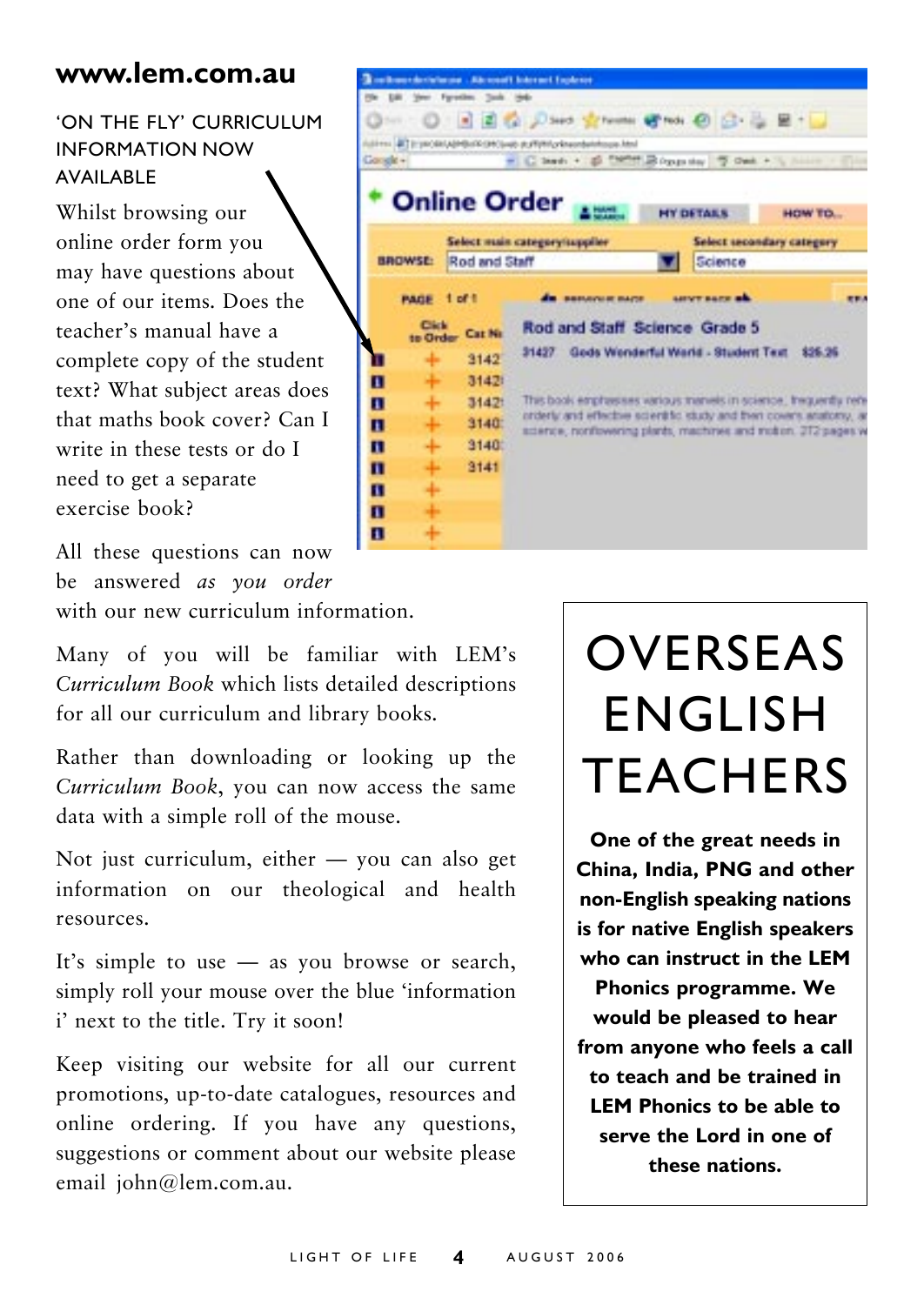

# EXPLORING **CHRISTIAN EDUCATION**

PETER FROGLEY

## **61 Psychologising Education**

In the last issue of *Light of Life* we explored the three schools of psychology and discovered how educationalists had taken the ideas developed by these psychologists and applied them to the classroom.

This, of course, changed the foundation for education from the Bible to the psychological ideas of men. The presumption was made that psychological ideas and experiments made a good foundation for educational philosophy. As you read this article you will discover why you have not been able to understand what modern educationalists were talking about or (if you *are* a modern educationalist) you will perhaps discover how, why and where these ideas deviate from the biblical model.

## **Dr William Glasser**

The first and perhaps one of the most important of the current crop of psychologists is Dr William Glasser who was born in 1925 in Cleveland, Ohio. He received a BS and an MA in clinical psychology and an MD from UCLA.

Glasser was trained in Freudian psychoanalysis, later rejecting it in favour of his own ideas. Glasser's philosophy emphasises maintaining personal and caring relationships with students with discipline problems so that they feel loved. His body of work became known as *Control Theory*, then *Choice Theory*, and more lately *Reality Therapy*.

Glasser held that the mental patient is morally responsible for his deviant behaviour and can only be cured when he assumes responsibility for fulfilling his needs. Glasser modified his approach, calling it the *Control Theory*, teaching that control is within the individual, the opposite to that taught by the behaviourist school of psychology.

Glasser argued that Freud's psychoanalysis was too time consuming and yielded too few successes with mental patients. He developed a new approach called *Reality Therapy*.

He described life prior to 1950 as a 'survival society', in which it was necessary for large numbers of persons to work to survive. He believes most do not need to work today and that children, because of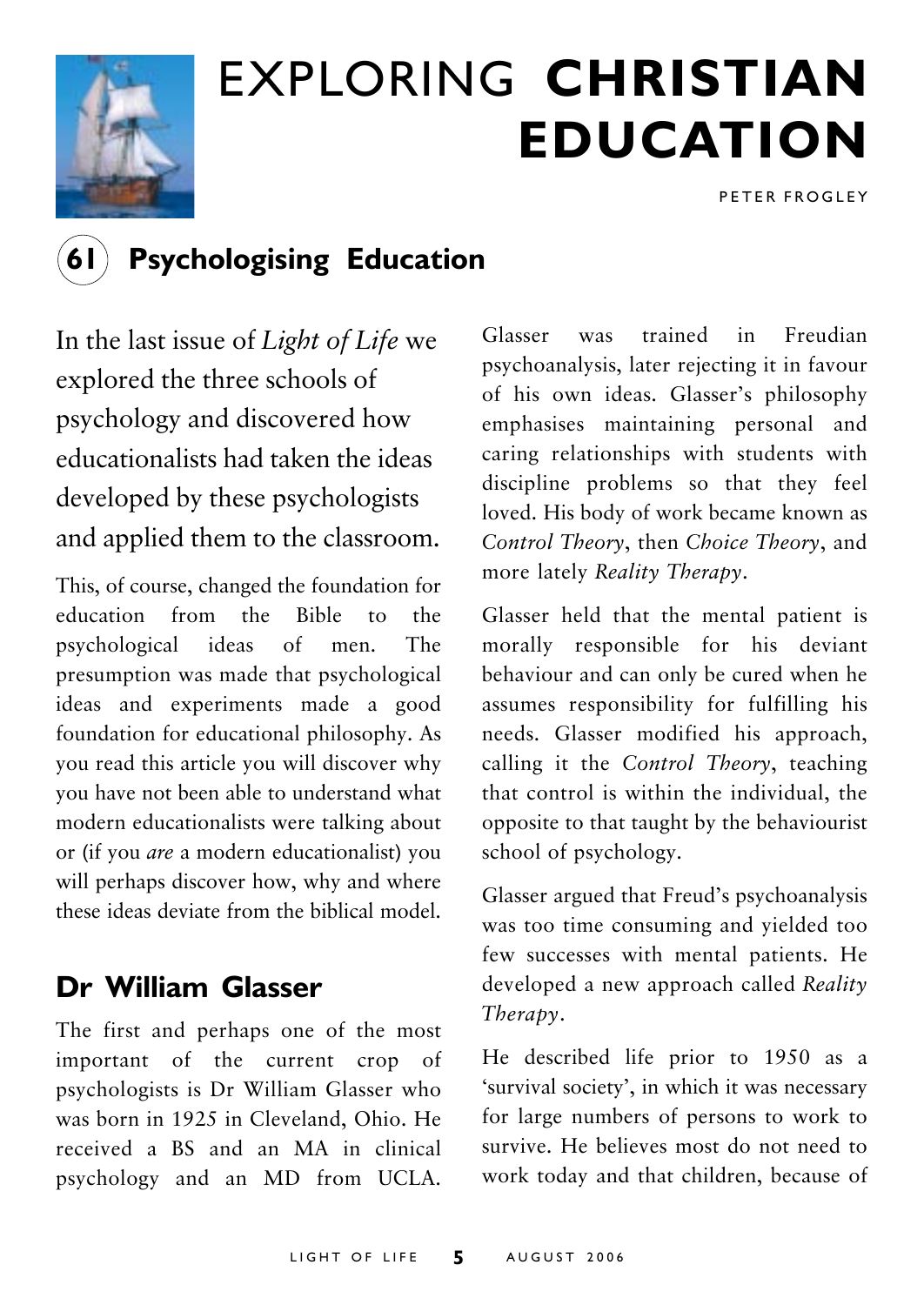affluence, are not concerned with their own survival  $-$  they take that as a given. The government will take care of their needs for them, which has produced an 'identity society', in which children are no longer searching for a goal, but for a role in life. This search for a role or identity is now the primary need of human beings — hence the emphasis on self worth.

Glasser was able to pronounce that schools are 'out of phase' because they are still emphasising achievement, the gaining of knowledge, teaching children how to make a living when they grow up, and reaching goals, all of which were admirable in the previous society, but now the school must change its function to enable the child to identify himself as being worthwhile.

### **Glasser's Components**

In implementing his theories in education, Glasser did away with the three basic components of education  $-$  aim, content, and method. He replaced them with what he considered more relevant components  $-$  involvement, relevance and thinking.

#### INVOLVEMENT

The most heavily weighted aspect for Glasser is the *class meeting*, held daily at the primary and weekly at the secondary level. The most effective way to conduct the class meeting is a circular arrangement with the teacher and students sitting in a tight circle. These meetings are of three types – problem solving, open-ended discussion, and educational diagnostic.

**Problem solving** is intended to strengthen the child's coping behaviour. The class discusses any difficulty it wishes, including problems at home which are eligible for discussion. The conclusions arrived at are to afford peer group control of the behaviour of individual students. The teacher stresses that there are no right answers, no constant truths and no constant moral principles. Students are encouraged to bring forth any difficulties they may have and to discuss their misdeeds. Children often become very personal, talking about subjects ordinarily considered private; but Glasser considers parents are too anxious about these things.

**Open-ended discussion** does not aim to find any factual answers, but to discuss any items of relevance. The students discuss issues but no conclusions are reached as this would be judgmental. The topics for these discussions include sex, abortion, family planning, nuclear energy, urban renewal, oil slicks... ad nauseum.

The **educational diagnostic** meeting is to enable the teacher to see how well children are relating their education to real-life situations.

Teachers need to develop great expertise in handling these sessions, as family life is often an important part of those discussions. Glasser encourages the discussion of morality, striking a balance between complete honesty and what communities will bear. He teaches that elementary pupils understand early in life that we really live in two worlds; the world of pretence, where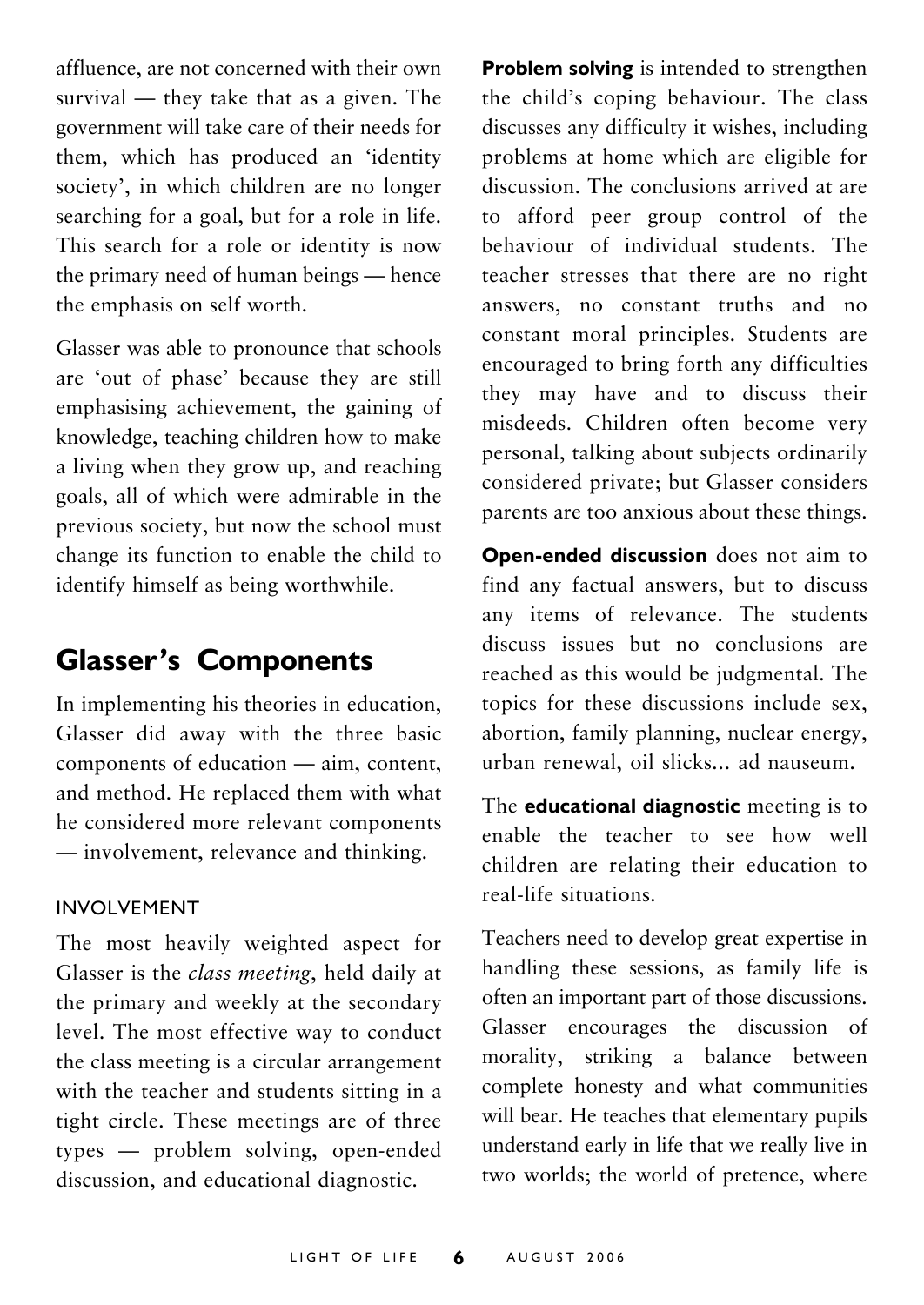we 'spout moral values', and the world of reality, where we pay as little attention to them as possible. ëChildren know how phoney the world is...' says Glasser.

## students sit in **CIrCleS** exchanging uninformed opinions

#### RELEVANCE

Relevance is brought to the classroom by suspending the usual subject matter and substituting discussions of emotionallyladen social issues facing man today. These discussions cover similar topics to those dealt with in the open-ended discussion.

Glasser believes that education has downgraded the thinking and the creative capacities of students. He believes that children can solve these problems by thinking before they have received any valid information on the subject. One parent described it thus:

The students sit around in circles exchanging uninformed opinions. When they are through, they believe they have come up with something valid.

Glasser believes the enquiry method of learning must be used, almost exclusively. He recommends the elimination of textbooks and in their place the class uses relevant, low-priced paperbacks, newspaper articles, and material from such periodicals as *Life* and *Time* magazines. The student then accumulates data on various social problems from these random sources and tries to draw his conclusions from them. The student is

denied the accumulated knowledge of western civilisation which he would have received through good textbooks and is thrown into a mass of material, most of which is subjective and presents one point of view – that of the social-collectivist. It is designed to alienate him from his heritage, and from his parents' point of view, particularly if they adhere to the Christian faith.

#### To quote Glasser:

Using textbooks and lectures to impart knowledge has produced certainty, truth, correctness and memory for the student; these are enemies of thinking. Either we impart knowledge so that the student has truth and right answers or we permit the student to think. The two are mutually exclusive. Learning facts promotes isolation (development of the individual) rather than involvement (development of the group man). By eliminating the accumulation of knowledge, the student will be freed to become involved in relevant matters, and we can translate that to mean social and political action.

To prevent failure children must be taught to tolerate uncertainty. Doctor Glasser states:

We have to let students know there are no right answers, and we have to let them see that there are many alternatives to certainty and right answers. The truth doesn't make much difference, basically, and it is unfortunate that we get so concerned that what we teach is certain and correct.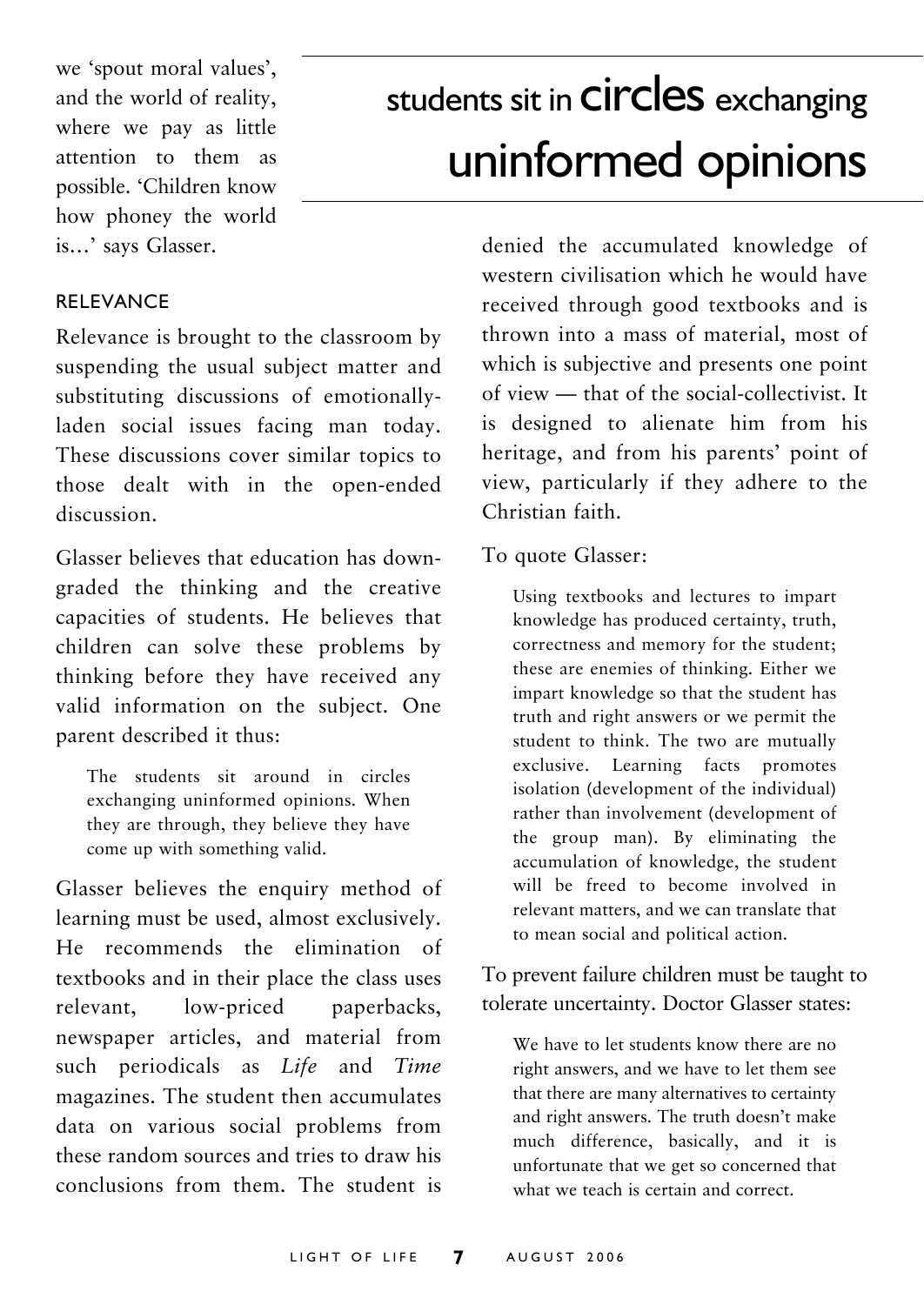Glasser recommends a no-failure grading system, in that there can be no constant truths or absolutes. He is concerned at the number of students who fail at school, whom he considers are thereby damaged for life.

## **Psychological Techniques**

The proponents of Third Force Psychology (the most recent school of psychology) have introduced a number of psychological techniques into educational planning and development.

#### SENSITIVITY TRAINING

The German social psychologist Kurt Lewin  $(1890-1947)$  had a profound impact on social psychology and, more particularly, our appreciation of experiential learning, group dynamics and action research.

Lewin developed sensitivity training, group dynamics, encounter groups, human potential groups or T-groups, at the National Training Laboratory. Lewin died in 1947, but his teaching carried on through the development of sensitivity training techniques.

Lewin, a Jew, was a liberal humanist who believed that the individual belonged to a group and that the group is the base for his perceptions, his feelings and his actions. From this develops his own character. Lewin sought to implement the democratic theories of John Dewey.

Sensitivity Training is about social engineering  $-$  the deliberate manipulation

of people's attitudes and behaviour to achieve a desired outcome. Joseph Bean, writing in *Public Education: River of Pollution* says that:

...The process of sensitising a child involves three steps:

**Unfreezing** his values and standards,

**Changing** the child by giving him different standards ,

**Refreezing**, to lock the child in to the new self. He is then supposed to be a self-actualising person....

In the National Training Laboratories Programme calendar, teachers were cautioned as follows:

No person concerned about entering a stress situation should participate in NTL programmes... There is no effective means of predicting reactions or screening out or otherwise identifying those predisposed to such reactions... it is important ... that participants take responsibility for 'self-screening'...

With such warnings to the experts it is obviously dangerous for schools and teachers to be advocating and using sensitivity training techniques with children.

### In *Change Agents in the Schools*, Barbara Morris writes:

The adverse effects of sensitivity training in the classroom were plainly articulated by educator Clifford H. Edwards in the December, 1970 Educational Leadership. He explained how individual values can be exchanged for group values; the effect of peer pressure and of particular interest to parents, how family alienation can result from sensitivity training.

Sensitivity training is essentially a training of the senses and an emphasis on this area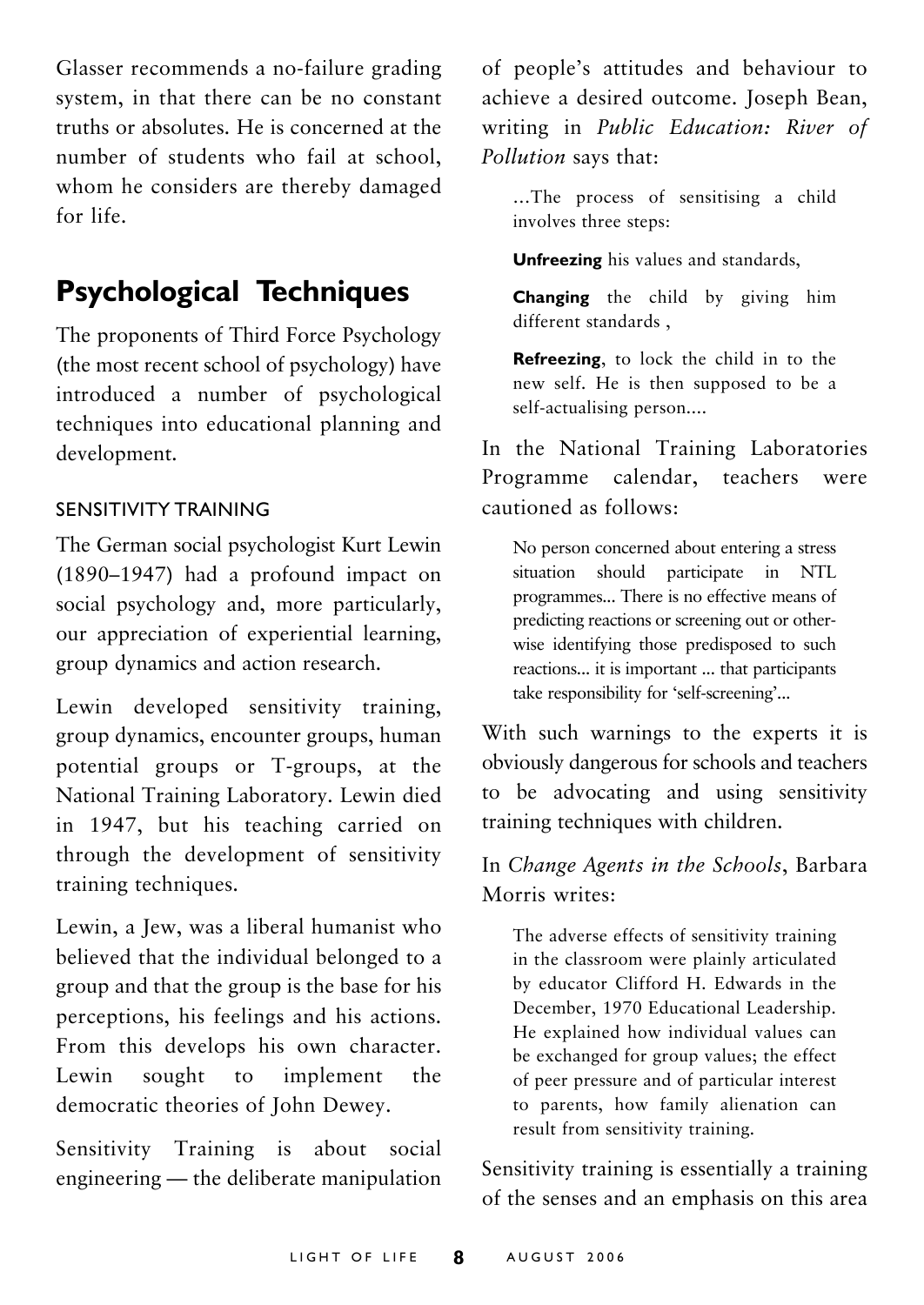will create more sensitive people and will thus promote sensuality. There is more than adequate evidence for this in society which has

## techniques designed to break down Christian belief systems

been, at least in part, *sensitised.*

#### ROLE PLAYING

Parents send their children to school with particular values and beliefs, often based upon Christian presuppositions. The psychological techniques that have been developed for use in education are specifically designed to break down Christian belief systems. For example, Paul Brandwein, author of a series of lower primary textbooks which have been used in California, writes:

As a young person grows up he comes to share most of the basic values of the society in which he lives. He brings to school some of the previously developed attitudes toward the major social issues confronting us.... The important work of social studies at the early level is necessarily directed toward aiding the student to unlearn what he already knows. This frequently involves the unsettling of his convictions to be followed by the attempt to get him to view questions as open which he may have considered as already closed, and to guide him in acquiring a new perspective.

Dr Jacob Levy Moreno (1889-1974) developed a psychotherapeutic technique. He found that when children acted out their problems in a 'psycho-drama' the activity produced therapeutic results. According to the Australian and New Zealand Psychodrama Association:

Psychodrama is carried on ...under the guidance of a trained practitioner known as the director, the method involves improvisational dramatic action. The script for this drama is 'written', moment by moment, out of the purposes and concerns of an individual, or the group where the method is being applied. Group members take active part in one anothers' dramas so that they bring it as close to life as possible. In this way group members may generate and practice new behaviours and ways of thinking and test them out for their impact on those around them before they do this in the actual work or life situation. The consequences can be examined and new decisions made as to how to apply the learning.

The purpose of such psychological techniques is to break communication between parents and children to enable the children to be socially conformed to the thinking of the State.

Here we have briefly shown how dangerous and ungodly psychology can be when applied to education  $-$  and yet today virtually all educational theory is driven by the ideas of psychologists. Unfortunately, a majority of Christians are unwittingly reading and embracing the ideas of Christian psychologists who have written most 'Christian' counselling books. LEM has a range of books listed in our *Theological and Reference Catalogue* that will help you understand the biblical difficulties such counselling produces.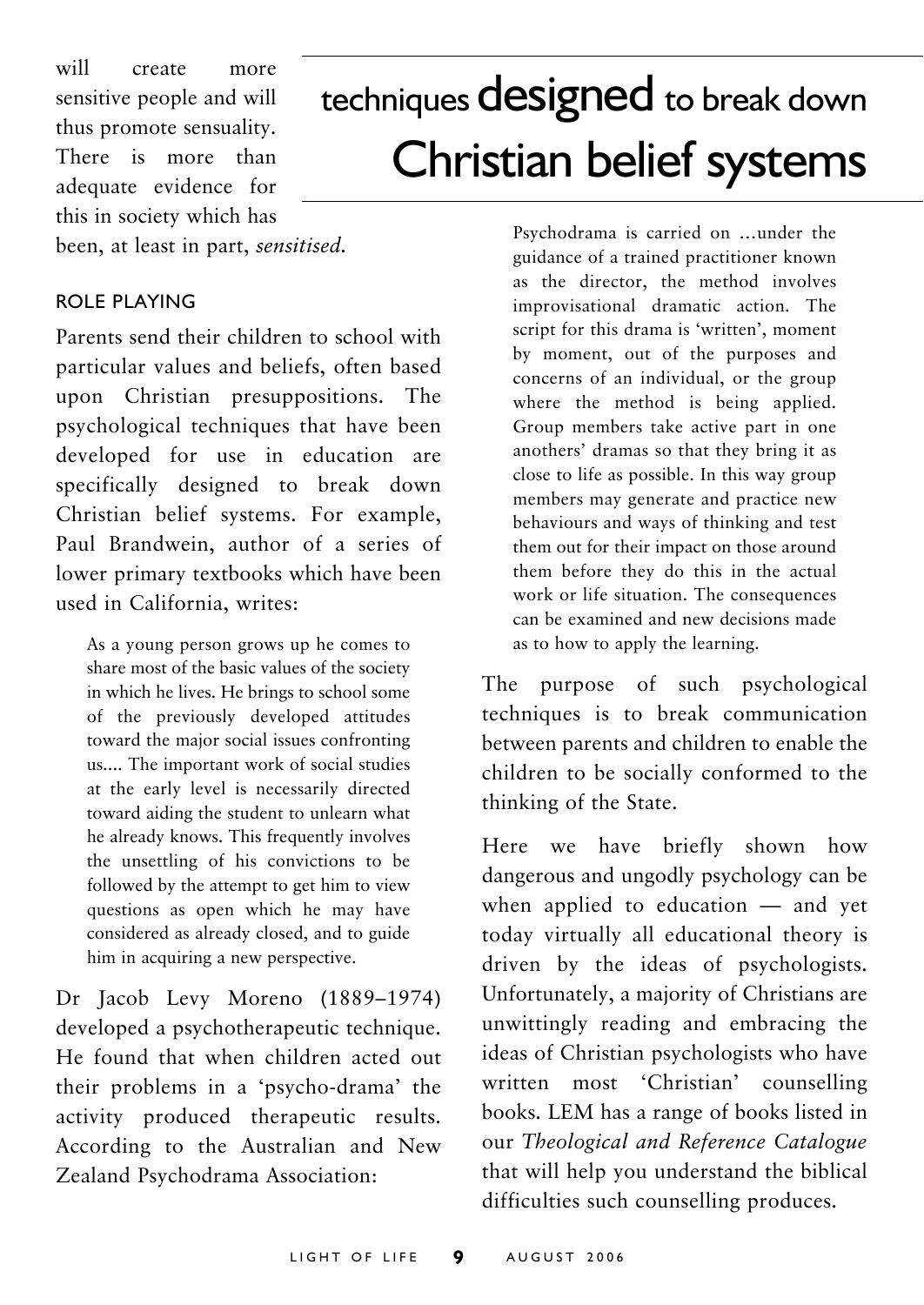

LEM are the Australian agents for Nehemiah Institute's PEERS test  $\equiv$  a Biblical world view test in **P**olitics, **E**conomics, **E**ducation, **R**eligion and **S**ocial issues.

The PEERS Tests can be taken by anyone and are particularly suitable for schools, home schoolers, church groups, etc.

Many schools and home educators are wondering if their children are thinking biblically and the PEERS Test is one of the few means of testing such understanding and assessing the effectiveness of our Christian education.

## **How It Works**

The PEERS test categorises students into four world view classifications: Biblical Theist, Moderate Christian, Secular Humanist or Socialist.

Score cards and analysis reports provide a micro and macro view of world view thinking. Personal scores are kept strictly confidential and are never revealed or distributed.

The PEERS Test is available in Elementary (primary), Junior High and Senior high/adult versions. There is also a mini PEERS Test for use in conferences and inservice training.

The test takes 45-60 minutes.

### **Resources**

Not only does the Nehemiah Institute provide PEERS Tests, but they also provide training programs for schools and teachers in biblical world view.

*Developing a Biblical World View* is a  $20-25$  hour course which includes the PEERS Test and comes with a Student Workbook and Teachers Guide. The same course without the PEERS Test is titled *Worldview Basic Training*.

*Education from a Biblical Worldview* is a training course for teachers and parents in the philosophy of education. It comes with a Faculty Training Manual and a Leaders Edition.

There is also a series of position papers on the key questions in each of the PEERS Tests.

## **More information**

You can check the information on all the products available from the Nehemiah Institute at **www.nehemiahinstitute.com**. When ordering online include our code **LEM625** and you will receive a 10% discount on all charges. Alternatively you can order resources through Light Educational Ministries.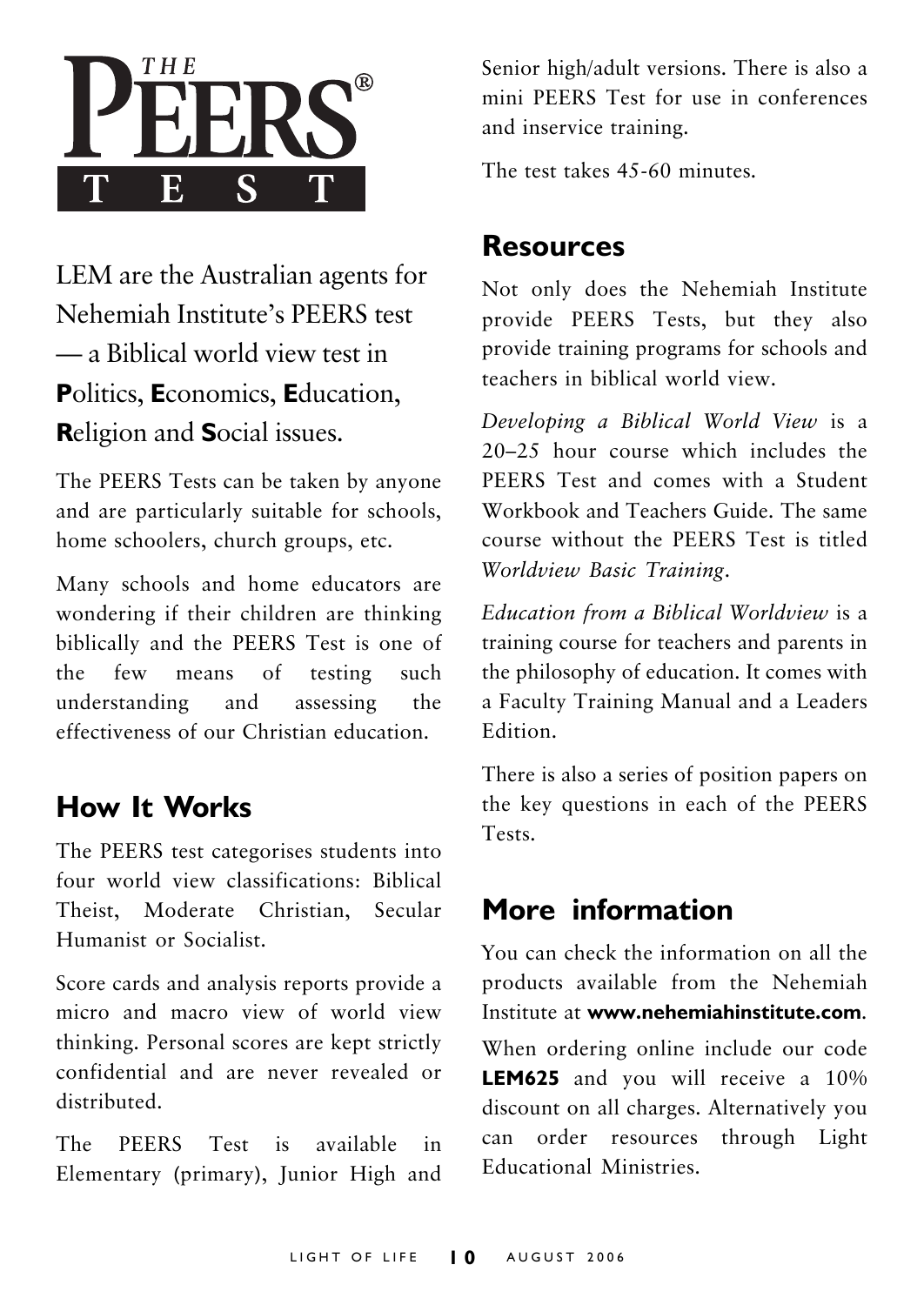## LEGISLATIVE **CHALLENGES**

## Things are really not getting any better for Christian educators.

Our governments continue to work to help us be more responsible and perhaps to exercise a little more control over our lives. It is tragic when one is inflicted by the *do-gooder* bug as it seems to be terminal. Do-gooders don't seem to be able to help themselves in wanting to help other people even to passing laws to make sure they can be a blessing to everyone.

I must confess to being very weary of such people, but on the other side of the coin, I recognise that as a society becomes less godly and more irresponsible it becomes necessary to pass more legislation in an attempt to control lawlessness. Unfortunately it is the do-gooder humanists (some of whom claim to be Christians) who set the direction of legislation which today is consistently against the wishes and interests of biblical Christians and the standards of Scripture.

#### VICTORIA

Currently there is considerable movement in Victorian Christian education circles as the government works on a new Education Act. Needless to say it will be an attempt to bring Victoria into line with the other states. For many years Victorians have enjoyed the most 'Christian'Education Act in the nation, and from the point of view of government changes to protect the

people are well overdue. The new bill is now in place and we await regulations to administer the new act.

#### NEW ZEALAND

From across the Tasman we have received news that for parents is particularly worrying. The sentiments of the proposed legislation are well established here in Australia as well and such provisions would be under consideration in the various Australian states.

New Zealand has been more 'socialised' than Australia and with only one house of parliament ideas are more easily enshrined in law. We are indebted to long time home educator and expat American, Craig Smith, of *Family Integrity* for this material on this proposed New Zealand legislation.

## THE REPEAL OF PARENTAL AUTHORITY

#### BY CRAIG S. SMITH

The *Child Discipline Amendment Bill* is currently before the Justice and Electoral Select Committee in New Zealand.

The Bill's author, Sue Bradford, promotes this Bill as a measure to stop violence against children. It will outlaw any form of discipline that requires force. It is not a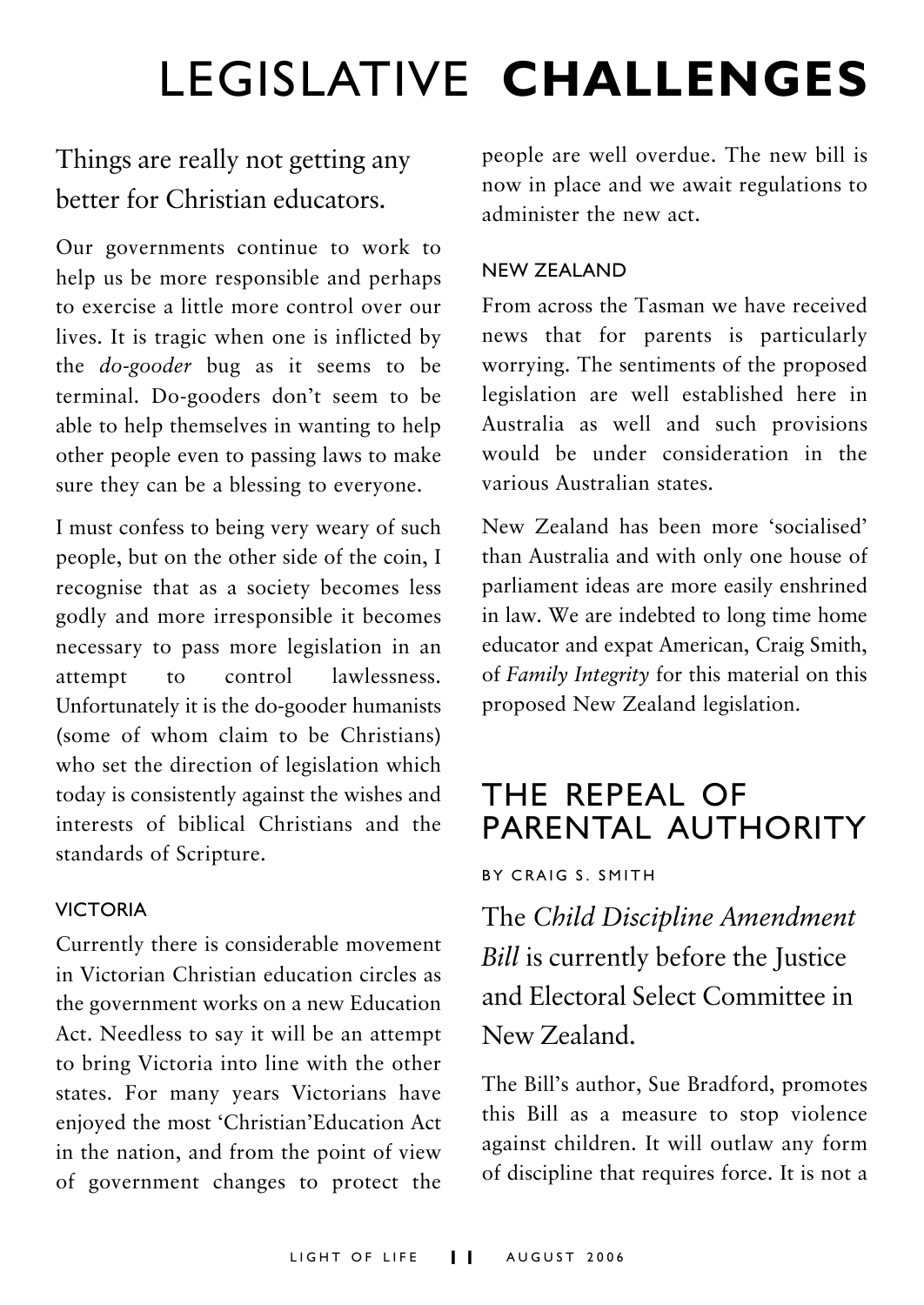Bill against violence: it is a Bill against parental use of force when they discipline their children. Yes, this Bill will make smacking a criminal assault. But it is far worse than that. It will criminalise any use of force. If you cannot use force, you cannot back up your authority.

This Bill will effectively transfer most authority over children from their parents to the state. It will also transfer all legitimate use of force towards children from their parents to the state. Responsible, hands-on parenting will become a criminal activity. Needless to say, if our parental authority is removed, our home education endeavours will be extremely compromised.

#### BRADFORDíS BILL

The Bill is very short and has only five parts - the largest part is the Explanatory Note which says:

The purpose of this Bill is to stop force, and associated violence and harm under the pretence of domestic discipline, being inflicted on children. Presently, section 59 of the *Crimes Act 1961* acts as a justification, excuse or defence for parents and guardians using force against their children where they are doing so for the purposes of correction and the force used is reasonable in the circumstances.

The proposed Bill will repeal that provision. The effect of this amendment is that the statutory protection for use of force by parents and guardians will be removed. They will now be in the same position as everyone else so far as the use of force against children is concerned.

The first sentence is misleading, for this Bill will criminalize all force, not just that associated with violence and harm.

The effect of repeal is to remove protection from parents so that they will be reduced to ëthe same position as everyone else so far as the use of force against children is concerned.' This not only reduces parental authority with their own children to near zero, it also ignores the unique relationship of responsibility for training and discipline parents are expected to have with their children, an expectation that is not laid on the 'everyone else' mentioned in this Note.

Since parenting requires force of many kinds (obedience to verbal command, physical movement, smacking, intimidation, warning of negative consequences, appeal to family tradition or conscience or culture or religious commitment, withholding privileges, physically restraining, imposing restrictions, time-out, confinement to room, etc.), effective parenting will be outlawed in that parents could legally force their children to do only what 'everyone else' could legally force children to do: virtually nothing.

The Note goes out of its way to warn parents that using force could constitute child assault under Section 194(a): 'Every one is liable to imprisonment for a term not exceeding 2 years who assaults any child under the age of 14 years.' It is clear that far more than unreasonable force that causes violence and harm will be caught up in this prohibition: all the other acts of parenting which require force technically will also become acts of assault.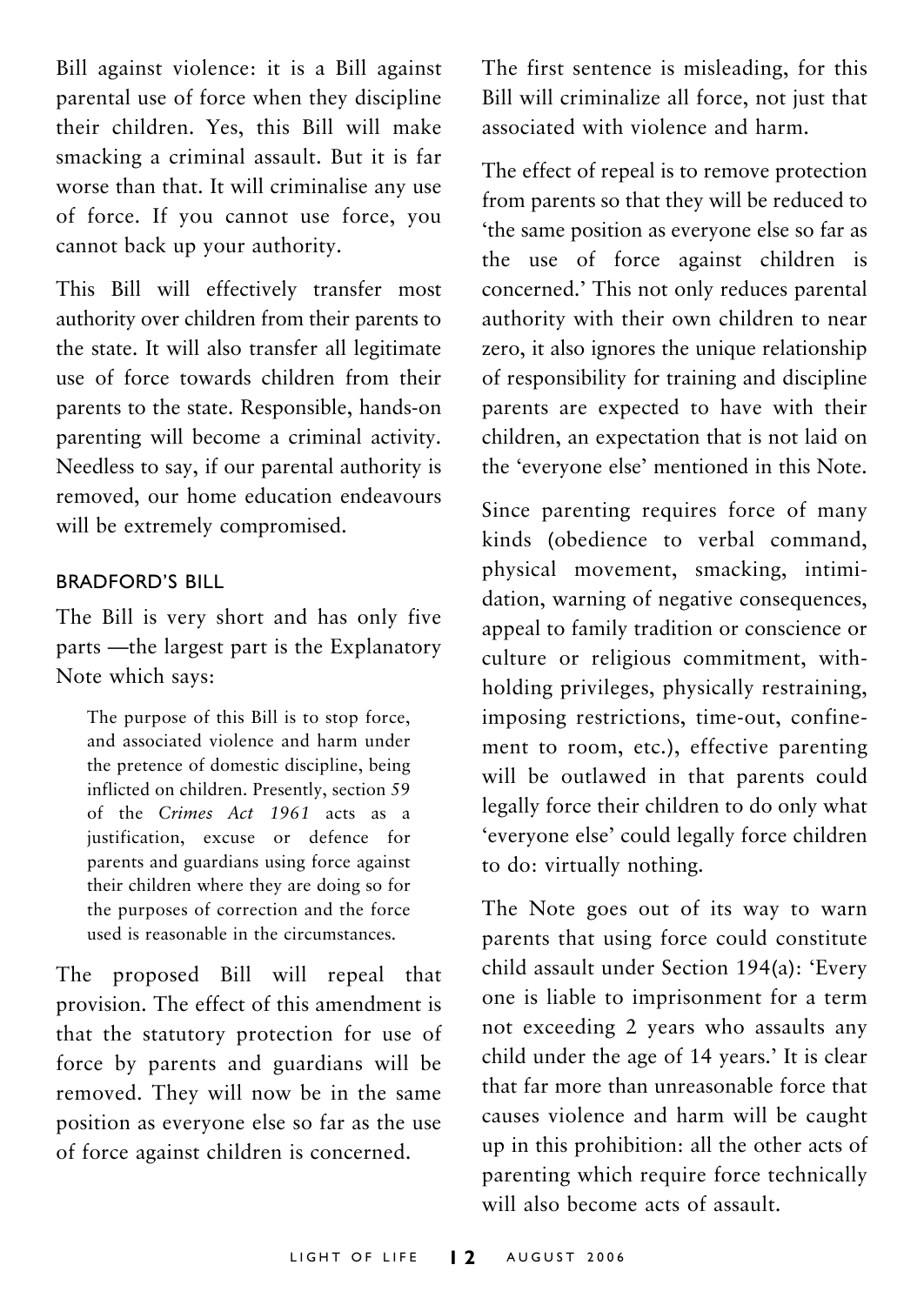The reference to excluding any common law justification demonstrates that this Bill is meant to represent a break with our historical precedents, our connection with centuries of British common law and other understandings in law and an embarkation into a brave new world.

Section 59 is titled *Domestic Discipline*. Bradford wants to remove discipline/useof-force from law because her minority philosophy draws a close connection between discipline/use-of-force and violence/injury/abuse.

This Bill will ban smacking, and as such is clearly out of touch with the majority view. Properly conducted surveys, such as the one commissioned by the Ministry of Justice in 2001 and performed by the National Research Bureau, show that 80% of New Zealanders oppose a ban on smacking.

#### EFFECTS OF REPEAL

All parents would be legally disallowed, dis-empowered and unauthorised from employing discipline with their children as it of necessity involves the use of force. The whole thrust of Section 59 assumes just this point, that discipline of children requires parents to use force. It is an inescapable, integral part of a parent's responsibilities in raising children: to discipline, and to use force, to ensure children follow a certain line of behaviour or refrain from a certain line of behaviour.

If parents cannot back up these requirements and prohibitions with force, then their parental directives to their children are reduced to mere suggestions

that they hope their children will follow. Prohibiting parents from using force will of necessity remove most of the parents' authority over their own children.

Parents must have the legal authority to use force, as force is necessary to discipline children, for society could not function where the children entirely ignored their parents.

Even the favoured alternative method of discipline  $-$  'time out'  $-$  cannot be enforced without the use of force. It will also be criminalized, meaning virtually every parent in the country will be constantly exposed to being charged with criminal assault.

How could parents ensure the following requirements without the use of force if the child refused to obey?

- a. Being clothed properly for the weather or clothed at all.
- b. Eating a balanced diet.
- c. Getting adequate rest.
- d. Wearing a seat belt in the car and a helmet while cycling.
- e. Just getting into the car
- f. Accompanying the parent lest the child be left at home alone.

How could parents prohibit the following without the use of force if the child was determined to do it?

a. Drinking, smoking, ingesting or injecting either legal or illegal substances adults can be seen to consume or that the child just wants to try.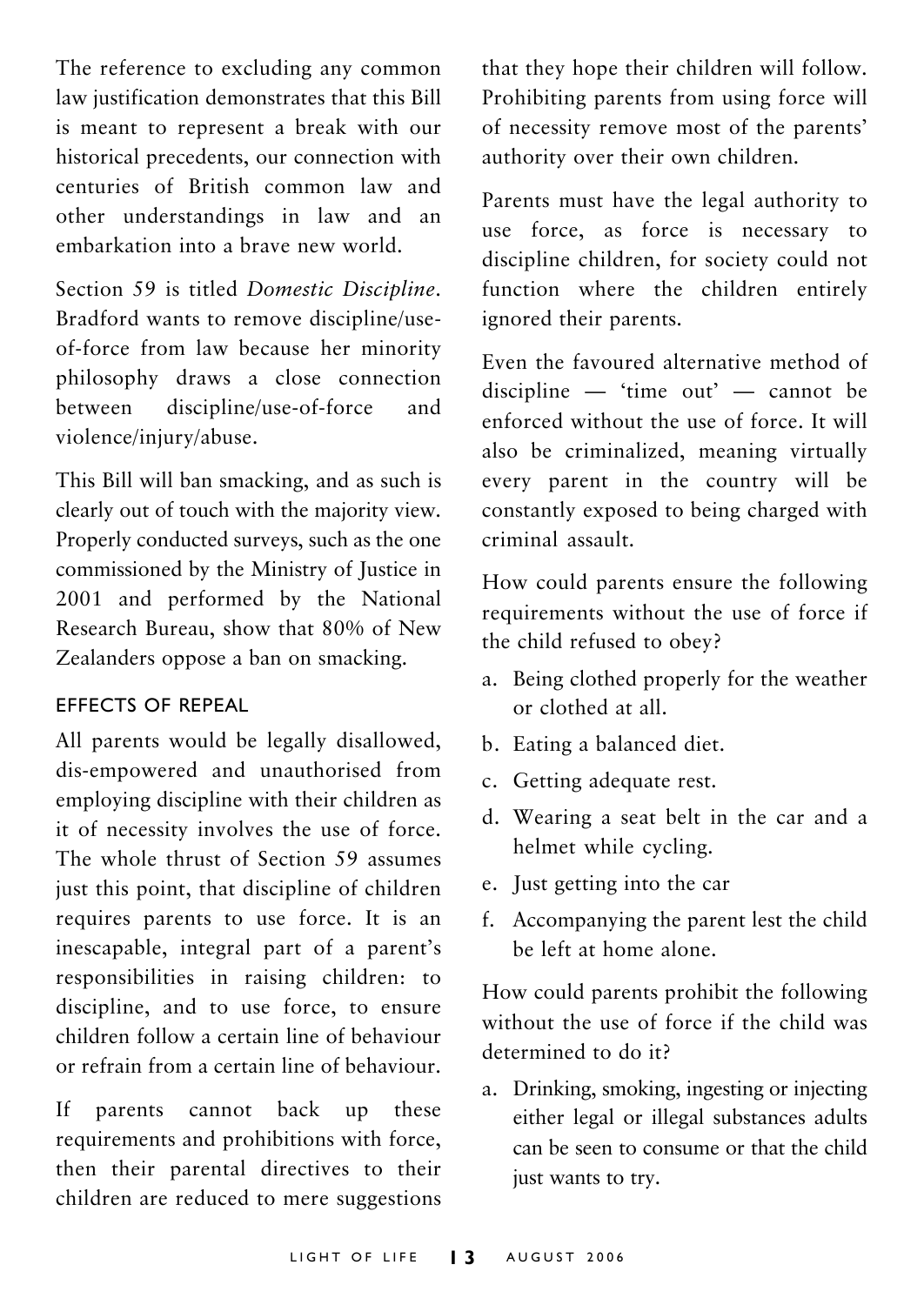- b. Watching pornographic and Adult Only rated TV shows and videos.
- c. Earning money by prostitution or drug dealing.
- d. Wandering off anywhere with anyone at anytime of day or night without telling anyone at home.
- e. Keeping company with people likely to be injurious to the child's well-being.
- f. Lying, cheating, stealing.

Virtually every parent

has strong convictions about the need to use

force in its many forms while engaged in the business of child rearing  $-$  convictions borne of religious faith, family traditions, ethnic backgrounds, cultural practices, philosophical commitments, common sense and the like. This huge sector of society will suddenly have their beliefs and convictions criminalized if Section 59 is repealed, resulting in widespread civil disobedience with some of New Zealand's most conscientious parents ending up in jail.

Parents technically commit assault, as defined in Section 2 of the *Crimes Act 1961*, against their children all the time, i.e. whenever they impose their will upon the child. It happens nearly every moment of every day as they brush the child's hair, change its clothes, wipe its bottom, make it wash its hands and eat its veggies and go to bed at a certain time, confine it to its room, etc., all of which would be acts of assault if committed on non-consenting adults.

If smacking were to be outlawed, some parents may resort to shouting at their children, verbally abusing them, using sarcasm and character assassination, refusing to speak to them or in other ways withdrawing tokens of their love and affection. Such responses, while legal, can be far more emotionally and psychologically damaging.

some of the most **CONSCIENTIOUS** parents could end up in jail

#### BEHAVIOURAL OUTCOMES

Some claim that research demonstrates only negative behavioural outcomes from smacking. Research seems to debunk that claim.

Those who can find no demonstrable causal connection between normal smacking and negative behaviours all acknowledge the near impossibility of establishing a causal link between specific events in one part of a person's life (i.e. physical discipline as a child) among all the other events in that person's life and events in later life (i.e. negative social behaviours). Yet the pro-repeal lobby illogically insists the causal link is there. They appear to have a doctrinaire commitment to this article of faith whether there is any research evidence supporting it or not.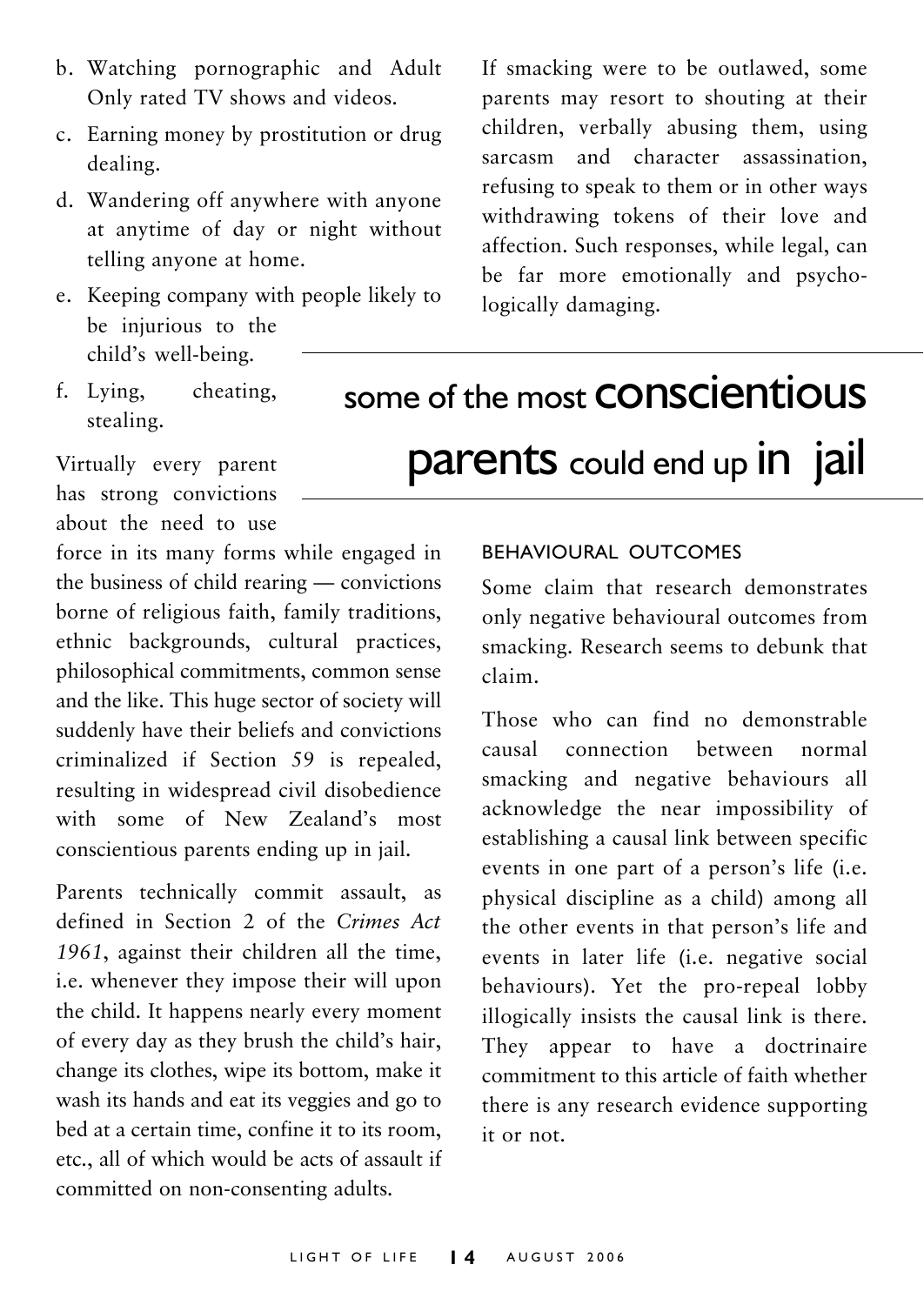#### GIVE CHILDREN ADULT RIGHTS

The notion of extending common human rights to children the same as to fellow adults is a ridiculous argument. It presupposes a parent's relationship to his own child is not essentially any different from his relationship to other adults outside the family.

One doesn't smack or use force on other adults for the same reason one doesn't try to change their clothes or bathe or feed them. When a person has reached adulthood he is assumed to have matured to a place of independence and is selfgoverning. Children by definition have not reached maturity nor are they independent or self-governing. They are dependent upon their parents who are responsible to train and discipline the children toward this happy state of independence.

#### ELIMINATE VIOLENCE

Instigators of the Bill insist we need to send a signal to society that violence will not be tolerated. If this society or this Government were serious about signals, they could sack the Abortion Supervisory Committee and slam the Certifying Consultants into jail for illegally allowing abortions on demand, which was surely not the intention of the CSA Act, yet children are systematically killed.

#### ABUSIVE FAMILIES

The most accurate predictor of child abuse is 'family' or household structure. Analysis of British data by the Heritage

Foundation in Washington DC shows that compared with the intact married family, serious child abuse is:

- six times higher in the step-family
- $\cdot$  14 times higher in families with single mothers (divorced and single mothers combined)
- 20 times higher in families with single fathers (predominantly divorced fathers)
- 20 times higher with de facto biological parents
- 22 times higher where the mother cohabits with a boyfriend.

#### CONCLUSION

The Ministry of Social Development should direct the Police and CYFs to start keeping statistics on the household structure in cases of child abuse.

Vote the *Crimes (Abolition of Force as a Justification for Child Discipline) Amendment Bill* down as unworkable and as ushering in too many very damaging unintended consequences. Do not allow it to proceed.

Leave Section 59 intact just as it stands, for it is a brilliant piece of legislation. It protects responsible parents in their legitimate use of force to correct and train their children, and it allows proper authorities to pursue cases wherein the use of force is not reasonable in the circumstances nor used for the purpose of correction.

> *From: TEACH Bulletin November 2005, Number 97 4 Tawa Street, Palmerston North, NZ*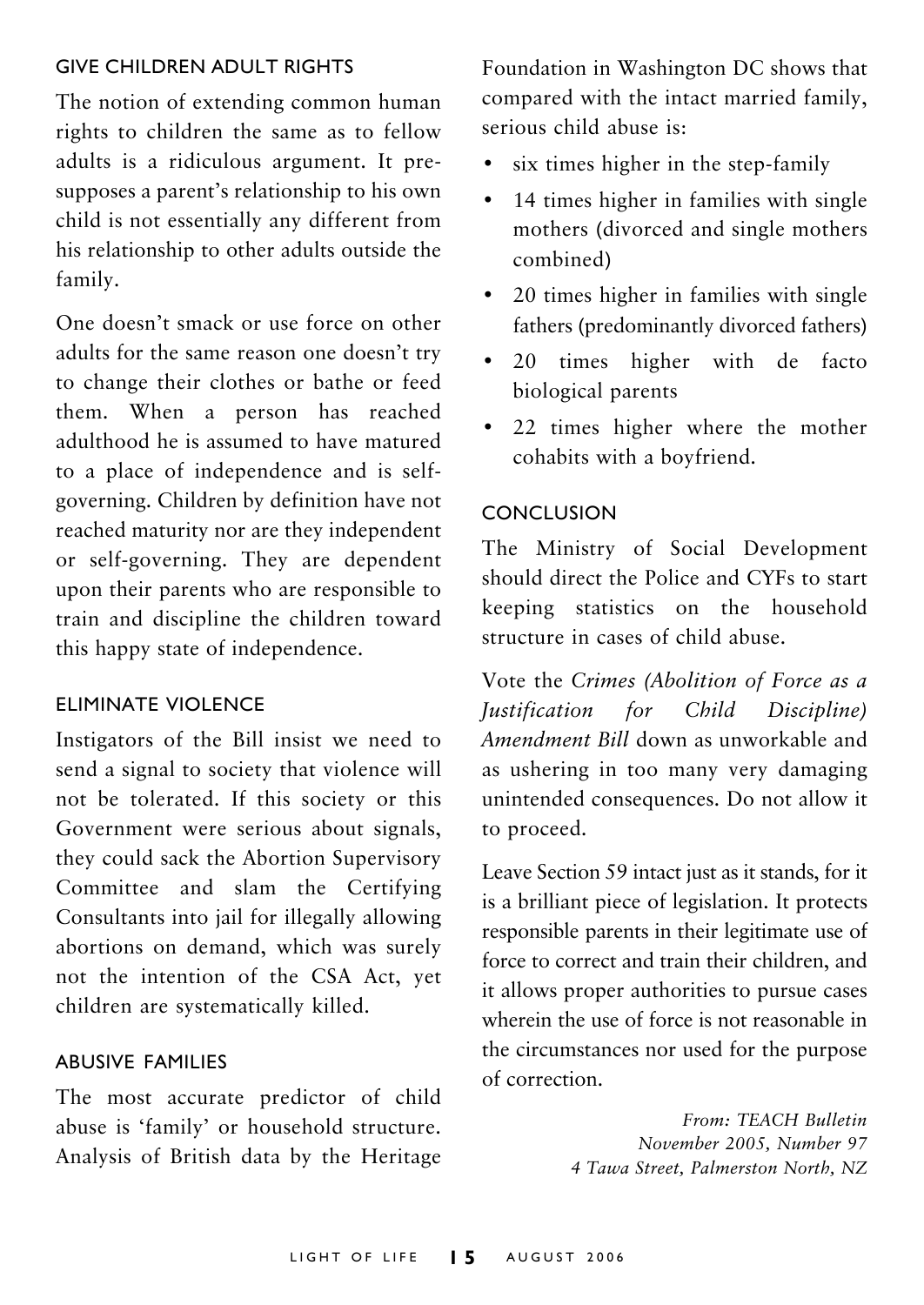# DIHYDROGEN **MONOXIDE**

## **A Gift from God**

BY PETER FROGLEY

Water is that amazing substance God has created as a fundamental part of life.

Water is composed of two very flammable elements, two atoms of hydrogen and one of oxygen ( $H_2$ O). Water is used by our bodies for every chemical and metabolic function they perform to maintain life. Life is dependent on water.

## **Sources of Water**

Our bodies must have water to function and the majority of that water is obtained through two sources.

#### FOOD CONSUMED

If we eat a naturally correct diet we will obtain a major portion of our daily water needs. Real foods (raw fruits and vegetables) contain between 75 and 90% water.

#### OXIDATION OF FOOD

As our bodies process food (both breaking it down in digestion, and converting it to energy and structure for the body), hydrogen is given off as a by-product.



Some of the oxygen we inhale combines with this hydrogen to form water.

## **What Does Water Do?**

Water has multiple functions in the body, in fact everything the body does involves water to some degree.

#### TRANSPORTATION OF NUTRIENTS

Nutrients include minerals (electrolytes), vitamins, fatty acids, glycerine, glucose, amino acids and enzymes. Once these nutrients leave the digestive tract and enter the body they combine with water, which transports them to the places of need.

#### CELLULAR FLUID

About 75% of the body's fluids are contained within the cells of the body. It is through this fluid that the various parts of a cell are contained and communicate. This fluid within the cell walls is known as intracellular fluid, or cellular fluid.

#### EXTRACELLULAR FLUID

Surrounding the cells of the body is a fluid, mostly water, through which nutrients are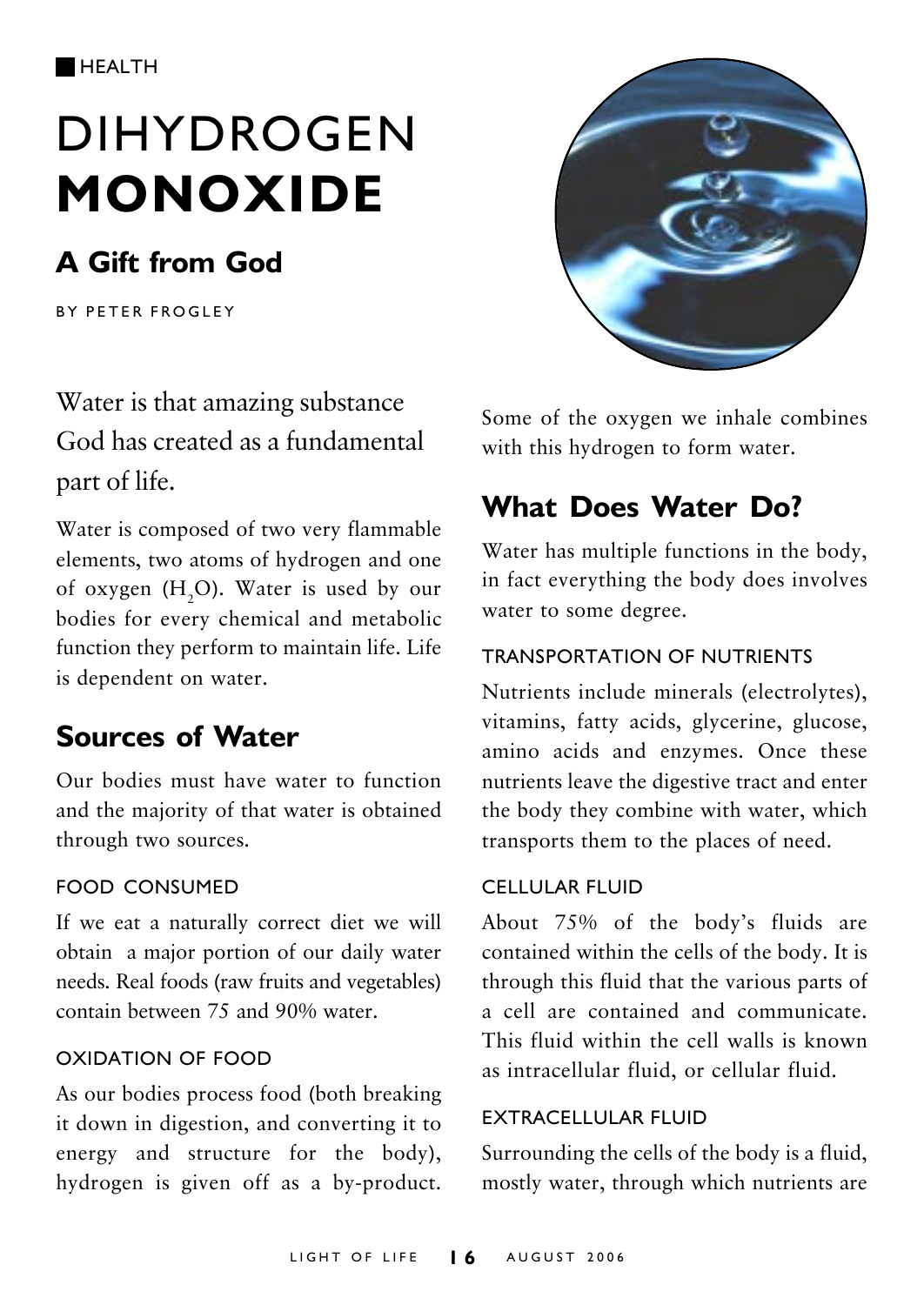transported from the blood to the cells. This fluid is called the extra-cellular fluid, interstitial fluid or intercellular fluid.

#### BLOOD PLASMA

Blood plasma is 90% water with nutrients dissolved in it, the remainder is blood cells. Blood carries not only oxygen to the cells, but also nutrients dissolved in the plasma.

#### LYMPH

The lymphatic system has been called the 'internal sewer system' of the body. It carries waste products from the cells to the blood through which it is transported to the various avenues of exit from the body: the liver, colon, kidneys, skin and lungs. Lymph is technically extracellular fluid, so it is actually water that transports wastes to be eliminated from the body.

#### TEMPERATURE REGULATION

There are two ways that water is used by the body for cooling: perspiration and absorption. Perspiration involves water being expressed to the surface of the skin, where its evaporation has a cooling effect on the body. Absorption occurs when the skin and underlying tissues are too warm, and the blood absorbs extra fluid from the extracellular fluid, carrying away the heat with the fluid.

#### GLAND AND ORGAN SECRETIONS

The body's glands, organs and tissues secrete various fluids  $-$  such as saliva, hydrochloric acid, pancreatic enzymes, mucus, hormones, etc. Water is the major component of these.

#### METABOLIC PROCESSES

Every chemical or metabolic process that takes place in the body of normal or pathological metabolism requires water.

## **The Need for Water**

Approximately 2.5 litres of water are lost from the body daily and thus in normal healthy circumstances 2.5 litres need to be taken in. If a healthy diet is consumed enough water will be consumed through food and oxidation of food. If processed foods are consumed additional water intake will be required. Thirst is the best indicator of the need to drink fluid. The factors that will increase the need to drink fluids are:

- processed, incomplete foods,
- non-food additives (salt, spices, preservatives),
- drugs, medications, tobacco,
- toxic drinks (soft drinks, tea, coffee, alcohol),
- fasting or toxic elimination processes (healing crisis).

Toxins in the tissues of the body increase the need for water to dilute and process the toxins.

## **Conclusion**

Water is an amazing substance God has especially created as a major life sustainer. Use it well and wisely.

*The author is indebted to Dr Joel Robbins for the material presented in this article.*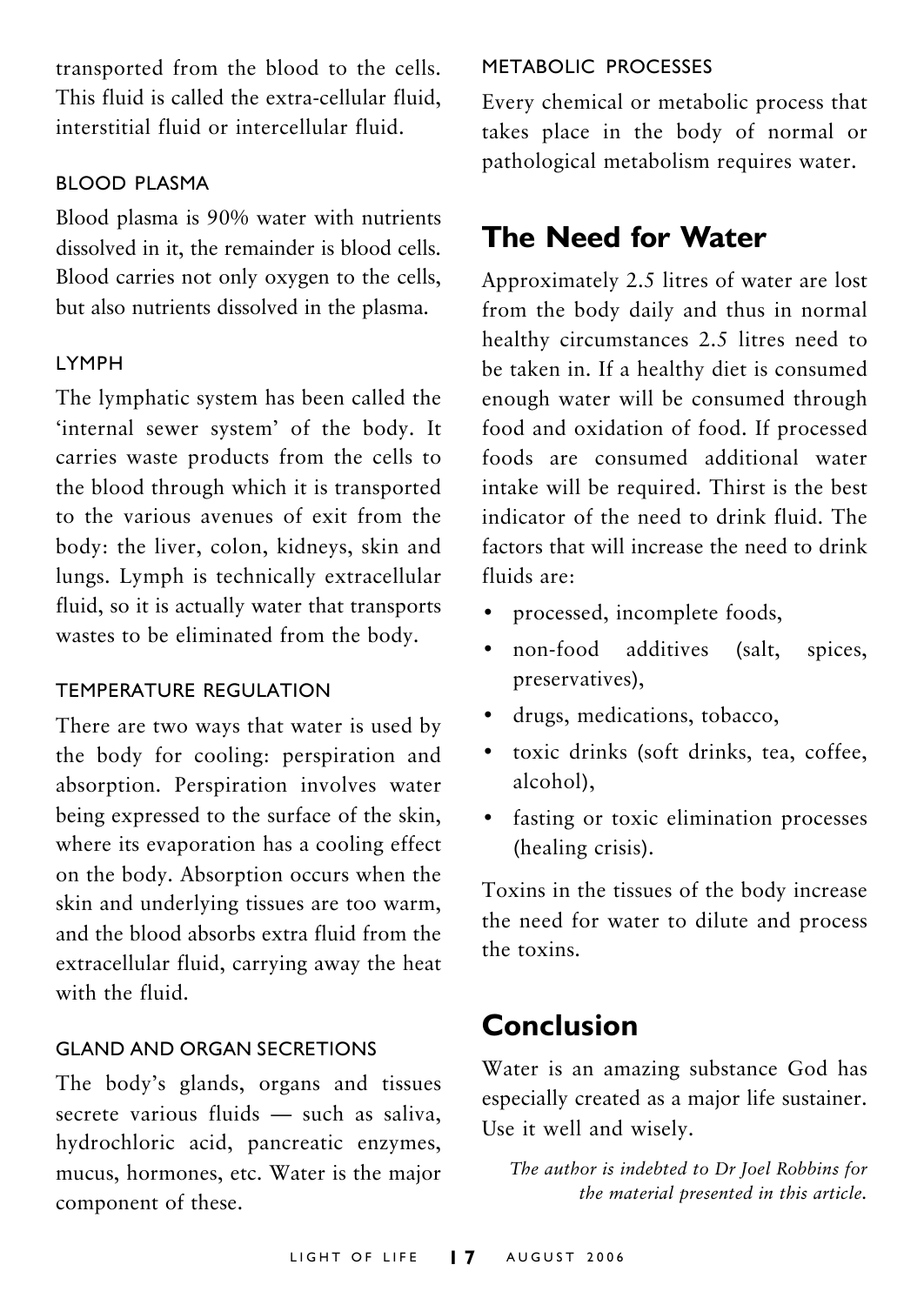## **LEM Phonics**

#### PATHWAY TO LITERACY

Do you know older students or adults struggling with reading and spelling? **Pathway to Literacy** has been designed especially for them.

Teachers can work through this programme with the user friendly write-in workbook and see remarkable improvement. Many who thought they would never be able to read will begin to understand what they previously thought was incomprehensible.

The *Student Workbook* contains all the student will need and comes

with a new phonogram CD to practice pronunciation. The *Teachers Manual* contains the Student Workbook plus teachers notes for each lesson. The Phonogram CD is also available separately.

Student Workbook **\$38.25** Teachers Manual **\$44.95** Phonogram CD **\$9.95**

#### RULES CHARTS

Our successful Rules Charts have just been reprinted with new, brighter photos and numbers to show the chart order. The 12-chart set is now laminated in a matt finish to eliminate annoying reflections. **\$59.95**

#### PHONOGRAM CHARTS

Our popular full colour set of three phonogram charts have been available in A2 poster size for some time and are now available in a desk size A4 format. Many home schoolers do not have enough wall space, but this new set solves that problem. These laminated charts can be used on the wall or on the desk.

Phonogram Charts A2 size **\$24.95 set** Phonogram Charts A4 size **\$9.95 set**



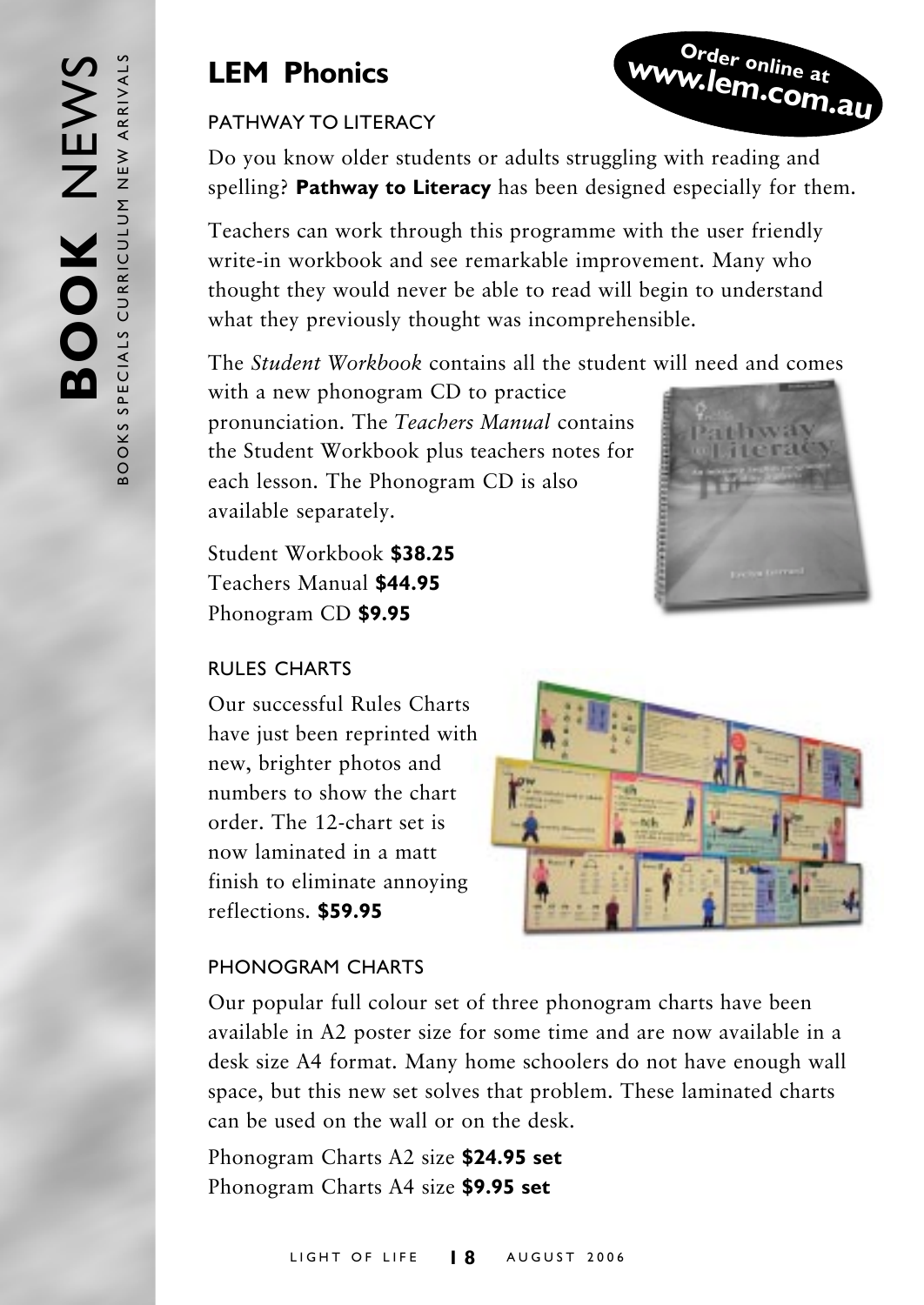## **A Beka Book**

A Beka is upgrading some of their books and we now have in stock the following sets.

LETTERS AND SOUNDS 1

Student Text **\$24.20** Teacher Edition **\$51.85** Tests **\$8.80** Test Key **\$14.15**



LANGUAGE 1 Student Text **\$24.20** Teacher Edition **\$51.85**

ARITHMETIC 1 Student Text **\$25.25** Teacher Edition **\$55.40** Test and Speed Drill **\$10.50** Test Key **\$17.00**





SCIENCE 1: DISCOVERING **GOD'S WORLD** Student Text **\$19.00** Teacher Edition **\$55.40**

HEALTH, SAFETY AND MANNERS 2 Student Text **\$19.00** Teacher Edition **\$55.40**

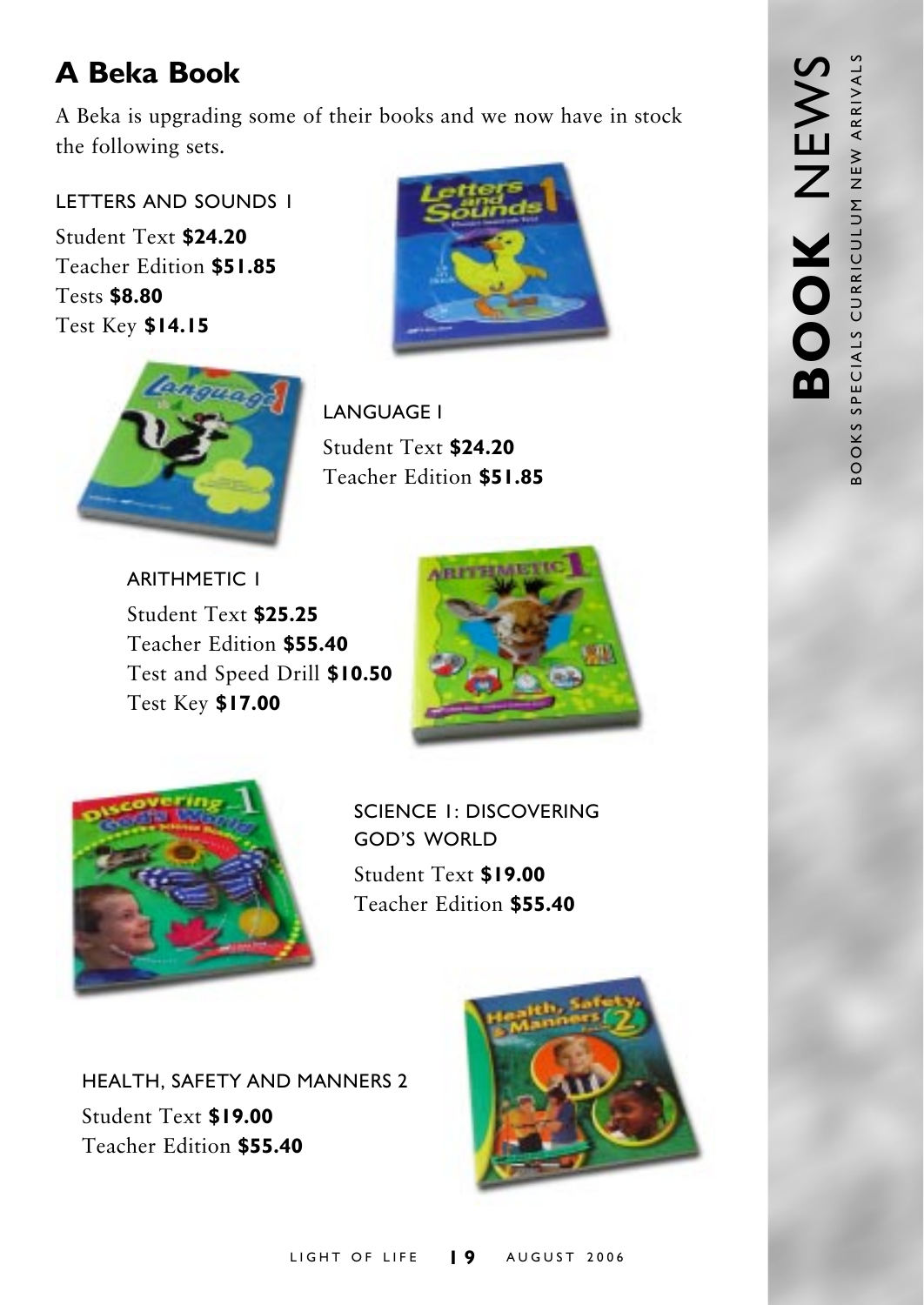## **Preston Speed Publishers: G A Henty Stories**

For all the Henty fans three new titles have arrived recently. Although the books have been available in three bindings, they will in future only be produced in the quality hard cover format. We will continue to list other bindings as stocks last.

#### BY SHEER PLUCK

*Set in 1873 on the Gold Coast of Africa*

Frank, forced to serve as military advisor to the Ashanti general in his war against the British, saves the general's life and is released, whereupon he joins the British Army as a guide and interpreter, and accompanies the forces of General Wolseley on their march to Coomassie, the Ashanti capital.



#### OUT ON THE PAMPAS

*The story that launched Henty's career – set in the Mid 1800s, a story of British Colonization in South America*



The Hardy family relocates to Argentina and joins other British settlers there. The Hardy children are regaled by an adventure of one of the hired hands and his experiences during the Mexican American War. The children in the story  $-$  Charles, Hubert, Maud, and Ethel  $-$  are named after Henty's own children.

#### WITH FREDERICK THE GREAT

*Set in Seven Yearsí War of 1760 in Europe*

Scotsman Fergus Drummond joins his cousin, Marshal Keith, who is in the service of the King of Prussia, Frederick the Great. Against enormous odds Frederick sustains a struggle that became the Seven Years' War, one of the great wars of history.



Each of these high quality hard cover library books is **\$34.55**. Check online or in our catalogue for other great titles.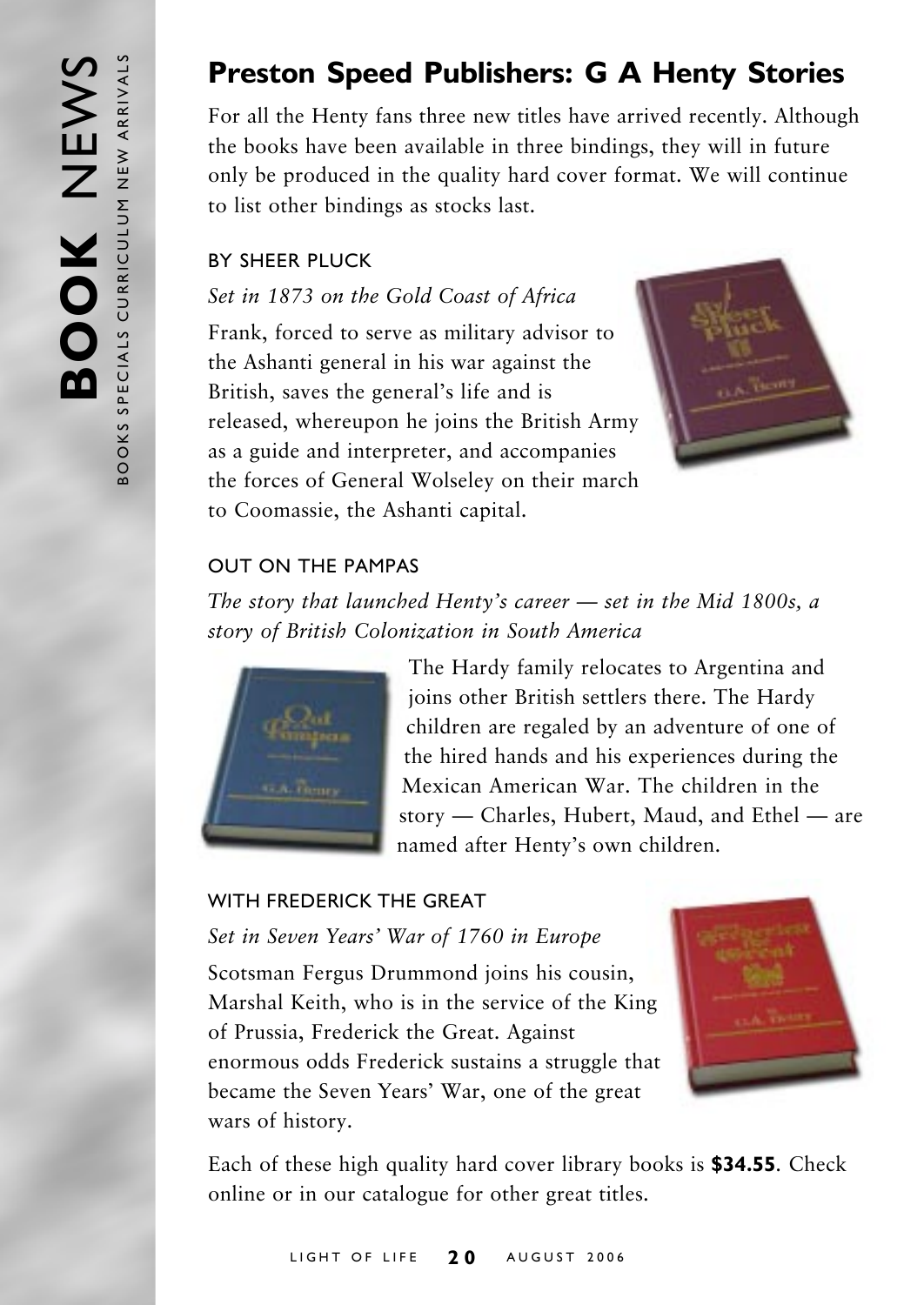

# LEM PHONICS **CORNER**

In the last edition I mentioned trekking around, but it seems my trekking around hasn't helped my heart!

I ended up in hospital a number of weeks ago with some breathing problems.An angiogram revealed I had suffered a minor heart attack. During the angiogram a stent was inserted into one of the arteries which has allowed the blood to flow freely again.

I am thankful to God for His wonderful mercy in allowing this to happen in a country where I could get quick and excellent medical attention. Now Iím making every effort to take better care of myself!

Thankyou to all those who have prayed for me or sent get well wishes.

This and the recent acquisition of Government housing has set me back somewhat in the things I have wanted to achieve regarding phonics, but I believe that God is sovereign of our lives and knows better than we do what is His plan for us at any particular time.

#### NEED FOR REGISTERED INSTRUCTORS

We are gearing up for our next Registered Instructors conference, where instructors

get together to report on what has been going on in the field and discuss various issues which arise. The cry for phonics in schools, as well as the cry for effective methods for homeschoolers, is getting louder. Now is a time when phonics takes a prominent place in the news because the realisation is dawning that we have to find answers to the huge problem of illiteracy. LEM Phonics has so much of the answer but we need more instructors to disseminate the goods.

#### LEM PHONICS IN THE HOME SCHOOL

We have many homeschooling parents who give a glowing report on how LEM Phonics has helped their children. But sometimes we hear from those who are struggling and don't understand why the programme is not working. Some get through the phonogram phase, but balk at the word list.

Here are the most common reasons for perceived issues with LEM Phonics.

• There are those who manage to teach LEM Phonics well without having attended a seminar, but for most people it is difficult to do without some help. If seminar attendance is impossible, a set of DVDs are available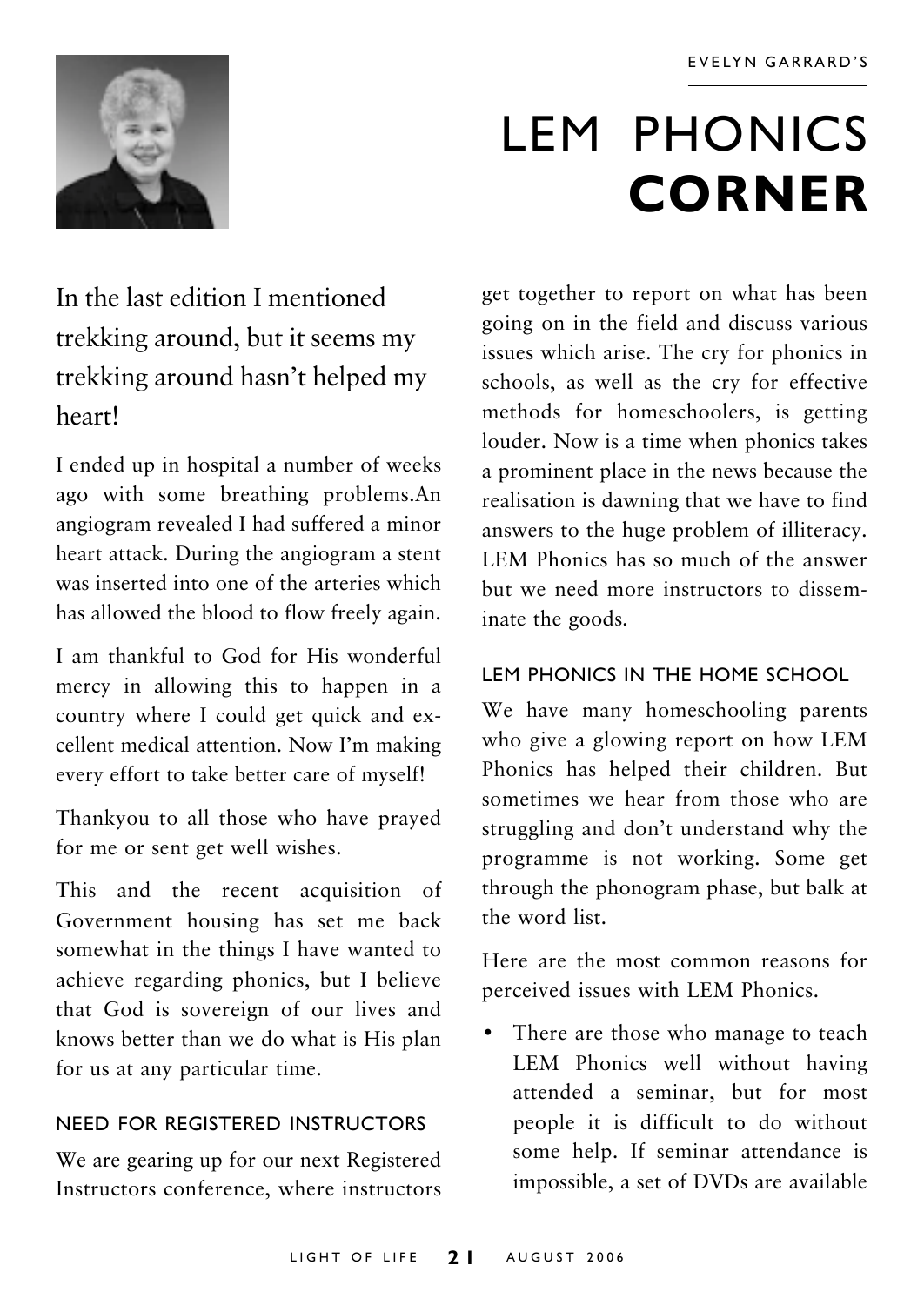to help. Another option is joining our HEA programme and receiving help as needed along the way.

- Often people look at the Workbooks on the website and think that all that needs to be done is to take the child through these. This is far from the truth! The Workbooks are a good aid to consolidate what needs to be taught, but not an end in themselves.
- Sometimes children need an extra step between sounding words in the Workbooks and beginning to read after moving on to the Word List. In this situation we recommend the LEM Sentence Cards, which complement the Multiple Phonogram Workbook. Parents have found them to be 'just the thing' to bridge the gap. The sentences on the cards are ordered so that each one can be read within the range of phonograms already learned. As they learn new multiple phonograms, they are included in the subsequent sentences.

One mother said that her child could sound words but when faced with text in a book lacked confidence to read. The sentence cards were small chunks of text at a time with no complications. The child found he could read them easily and respond to whatever response was required for that card. He found confidence in his ability to master it. It wasn't long before he was attempting more unattempted text and realising he could do more than he thought.

• I still find parents who forget to give daily written tests during the phonogram stage. If the child is younger than five this need not be done, but by five the child can usually control the pencil reasonably well. The writing of the phonograms is preparing them for spelling and ensuring the order of the letters in a phonogram. One girl who hadn't been having the written tests didn't know how to write some of the multiple phonograms she knew orally, and a lot of those those she attempted to write were written in reverse order. A few written tests quickly corrected those problems.

For the younger child who shows interest in learning the phonograms help him trace his finger around a phonogram written on the circle grid, so he is getting the feel of how to write them, even though he is unable to control the pencil himself.

I would appreciate your prayers for my health now, and to have certainty of the knowledge of God's will when it comes to going places.

God bless you all,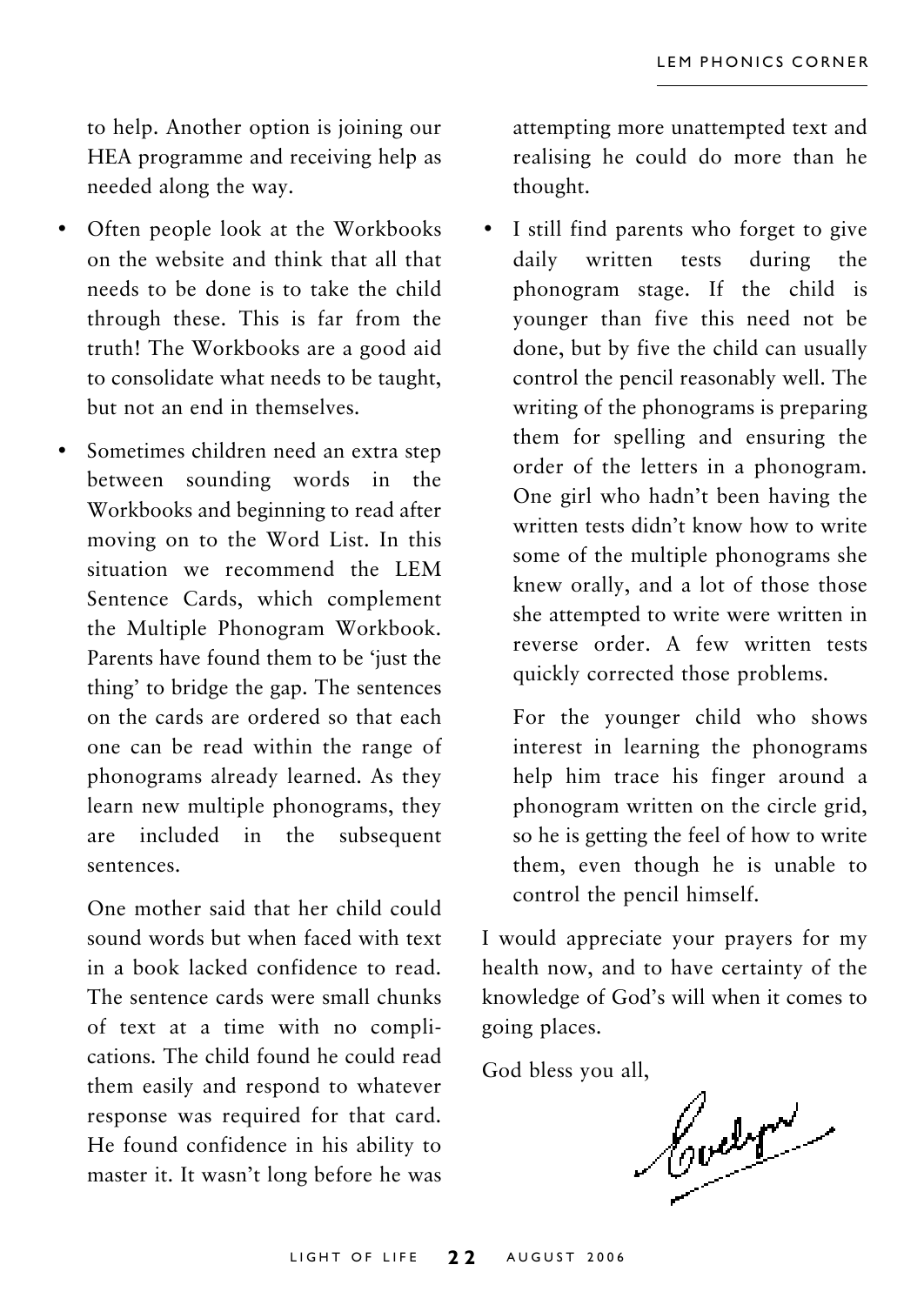# COMING EVENTS SEMINARS PROGRAMMES UPDATES

**Note the number of the seminar you are interested in and tick the corresponding box on the registration form inside the back cover**

EVENT CALENDAR<br>
COMING EVENTS SEMINARS PROGRAMMES UPDATES<br>
LOWERDUCATION SENINARS CHESS  $\nu_{\mathrm{OHS}}$  and  $\mathrm{e}$ 

## **2006 Programme**

- 9:00 **Registration**
- 9:30 **Keynote Address**
- 10:30 **Morning Break**
- 11:00 **Elective sessions**
- 12:00 **Lunch**
	- 2:00 **Session Two**
	- 3:00 **Session Three**
	- 4:00 **Book Browse and Buy**
	- 5:00 **Close**

Children are welcome at all CHESS seminars, but they must be quiet and accountable to their parents at all times.

This programme is subject to change.

Details and registration forms for all seminars are available as PDF downloads on our website at **www.lem.com.au**. Just click 'CHESS' in the 'Quick Links' box on our homepage.

If you are interested in holding a CHESS seminar in your area please contact the LEM office on (02) 6259 3944.

| <b>CHESS Seminars</b> |                                                               |  |  |  |
|-----------------------|---------------------------------------------------------------|--|--|--|
| 01 SYDNEY, NSW        |                                                               |  |  |  |
| Date                  | Saturday 19 August                                            |  |  |  |
| Venue                 | Condell Park Christian School<br>29 Lancelot St (TBC)         |  |  |  |
| Cost                  | Single/Family: \$25/\$40<br>Earlybird (by 29 July): \$15/\$25 |  |  |  |
| Send to               | Leanne Glen                                                   |  |  |  |
|                       | 6 Blackwattle Grove                                           |  |  |  |
|                       | Narellan Vale NSW 2567                                        |  |  |  |
|                       | Enquiries LEM, (02) 6259 3944                                 |  |  |  |
| 02 ALBANY, WA         |                                                               |  |  |  |
| Date                  | Wednesday 6 September                                         |  |  |  |
| Venue                 | Shield's Hall, Cnr North Rd                                   |  |  |  |
|                       | and Albany Hwy, Albany                                        |  |  |  |
| Cost                  | Single/Family: \$25/\$40                                      |  |  |  |
|                       | Earlybird (by 16 Aug): \$15/\$25                              |  |  |  |
| Send to               | Renée Frahm                                                   |  |  |  |
|                       | Lot 19, Young Rd                                              |  |  |  |
|                       | Tenterden WA 6322                                             |  |  |  |
| Phone                 | (08) 9851 7173                                                |  |  |  |
| 03 PERTH, WA          |                                                               |  |  |  |
| Date                  | Saturday 9 September                                          |  |  |  |
| $V_{01112}$           | Drechyterian Church                                           |  |  |  |

| Venue   | Presbyterian Church              |
|---------|----------------------------------|
|         | 32 Bull Creek Dr, Bull Creek     |
| Cost    | Single/Family: \$25/\$40         |
|         | Earlybird (by 19 Aug): \$15/\$25 |
| Send to | Rod and Leanne Ellis             |
|         | 246 Duckpond Rd                  |
|         | Wellard WA 6170                  |
| Phone   | $(08)$ 9524 2505                 |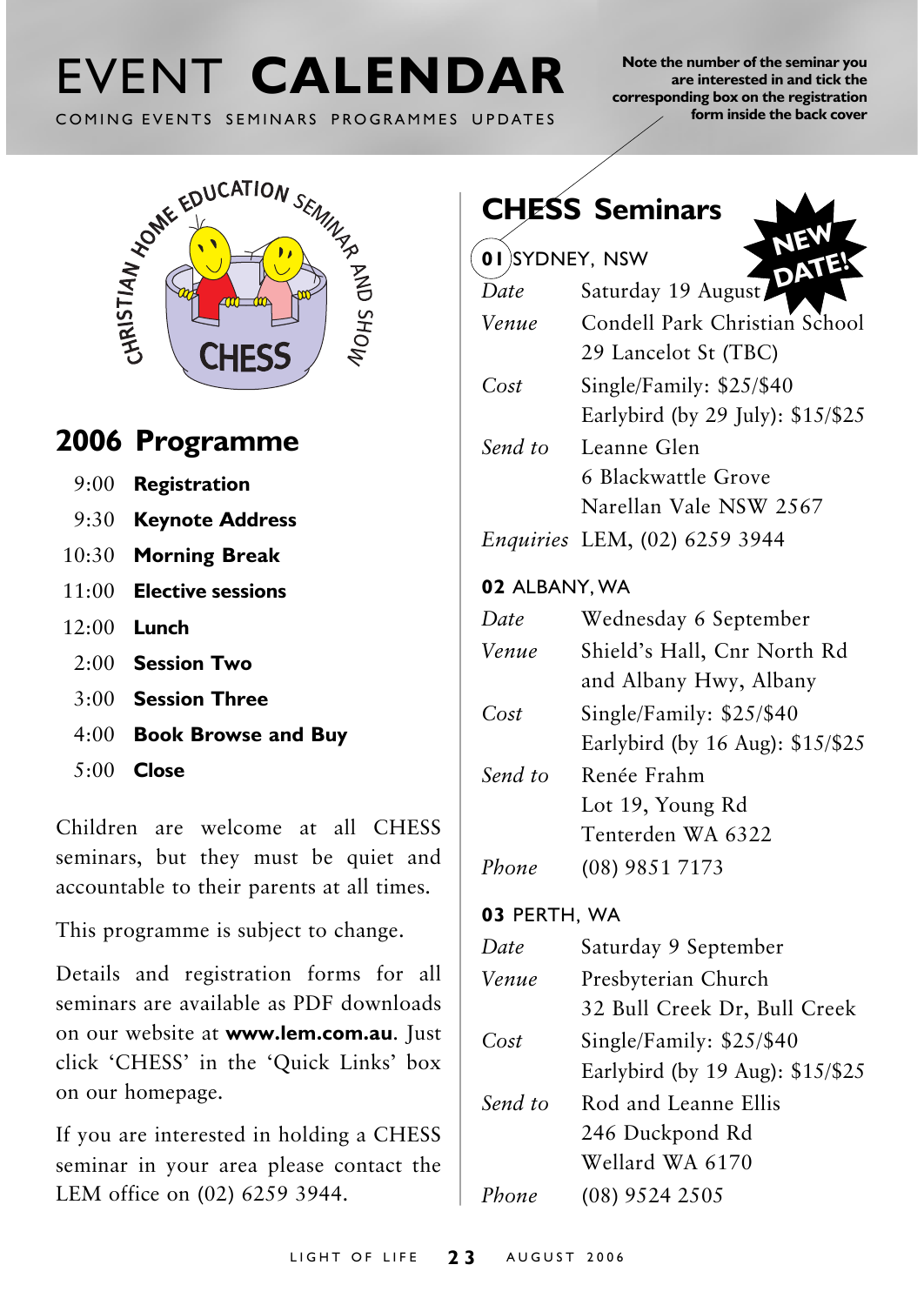**NORT CALENDAR** Note the number of the seminar you are interested in and tick the corresponding box on the registration form inside the back cover

#### **04** BRISBANE, QLD

| Date    | Saturday 7 October                                           |
|---------|--------------------------------------------------------------|
| Venue   | <b>TBA</b>                                                   |
| Cost    | Single/Family: $$25/$40$<br>Earlybird (by 16 Sep): \$15/\$25 |
| Send to | Ken Evans<br>24 Owens St                                     |
| Phone   | Boronia Heights Qld 4124<br>$(07)$ 3809 4980                 |

#### **05** TOWNSVILLE, QLD

| Date    | Tuesday 10 October               |
|---------|----------------------------------|
|         |                                  |
| Venue   | Willows Presbyterian Church,     |
|         | Carthew Street, Kirwan           |
| Cost    | Single/Family: \$25/\$40         |
|         | Earlybird (by 19 Sep): \$15/\$25 |
| Send to | Leanne Bonano                    |
|         | PO Box 1570                      |
|         | Thuringowa Central Qld 4817      |
|         |                                  |

*Phone* (07) 4728 1356



The **LEM Phonics Introductory Seminar** is designed to equip teachers and parents to effectively teach the LEM Phonics programme to their children. Successful participants will be awarded with a Level 1 (Introductory) Certificate in LEM Phonics.

#### *LEM Phonics Introductory Seminars*

| 06 ADELAIDE, SA      |                                |  |  |  |
|----------------------|--------------------------------|--|--|--|
|                      | Instructor Margaret Cameron    |  |  |  |
| Dates                | Fri 11, Sat 12, Fri 25,        |  |  |  |
|                      | Sat 26 August                  |  |  |  |
| Phone                | 08 8523 1662 or 0407 231 917   |  |  |  |
| Email                | mcameron@lem.com.au            |  |  |  |
| 07 SYDNEY, NSW       |                                |  |  |  |
|                      | Instructor Lindy Bonham        |  |  |  |
| Dates                | Sat 2, Fri 15, Sat 16, Sat 23  |  |  |  |
|                      | September                      |  |  |  |
| Venue                | TBA                            |  |  |  |
| Cost                 | \$350 per person including the |  |  |  |
|                      | LEM Phonics Manual, Word       |  |  |  |
|                      | List K, and stationery.        |  |  |  |
|                      | Deposit of \$60 pp required    |  |  |  |
|                      | with registration.             |  |  |  |
| Send to              | Lindy Bonham                   |  |  |  |
|                      | PO Box 5602                    |  |  |  |
|                      | South Windsor NSW 2756         |  |  |  |
| Phone                | 02 9627 4637 or 0421 907 343   |  |  |  |
| 08 ADELAIDE, SA      |                                |  |  |  |
| Instructor Chris Joy |                                |  |  |  |
| Dates                | Tue 16 - Fri 19 Jan 2007       |  |  |  |
| Venue                | Sunrise Christian School       |  |  |  |
|                      | 288 Sturt Rd, Marion           |  |  |  |
| Cost                 | \$380 per person including the |  |  |  |
|                      | LEM Phonics Manual, Word       |  |  |  |
|                      | List K, and Phonogram Cards.   |  |  |  |
|                      | Deposit of \$50 pp required    |  |  |  |
|                      | with registration.             |  |  |  |
| Send to              | Chris Joy, RMD 635             |  |  |  |
|                      | Victor Harbor SA 5211          |  |  |  |
| Phone                | 08 8552 3755                   |  |  |  |